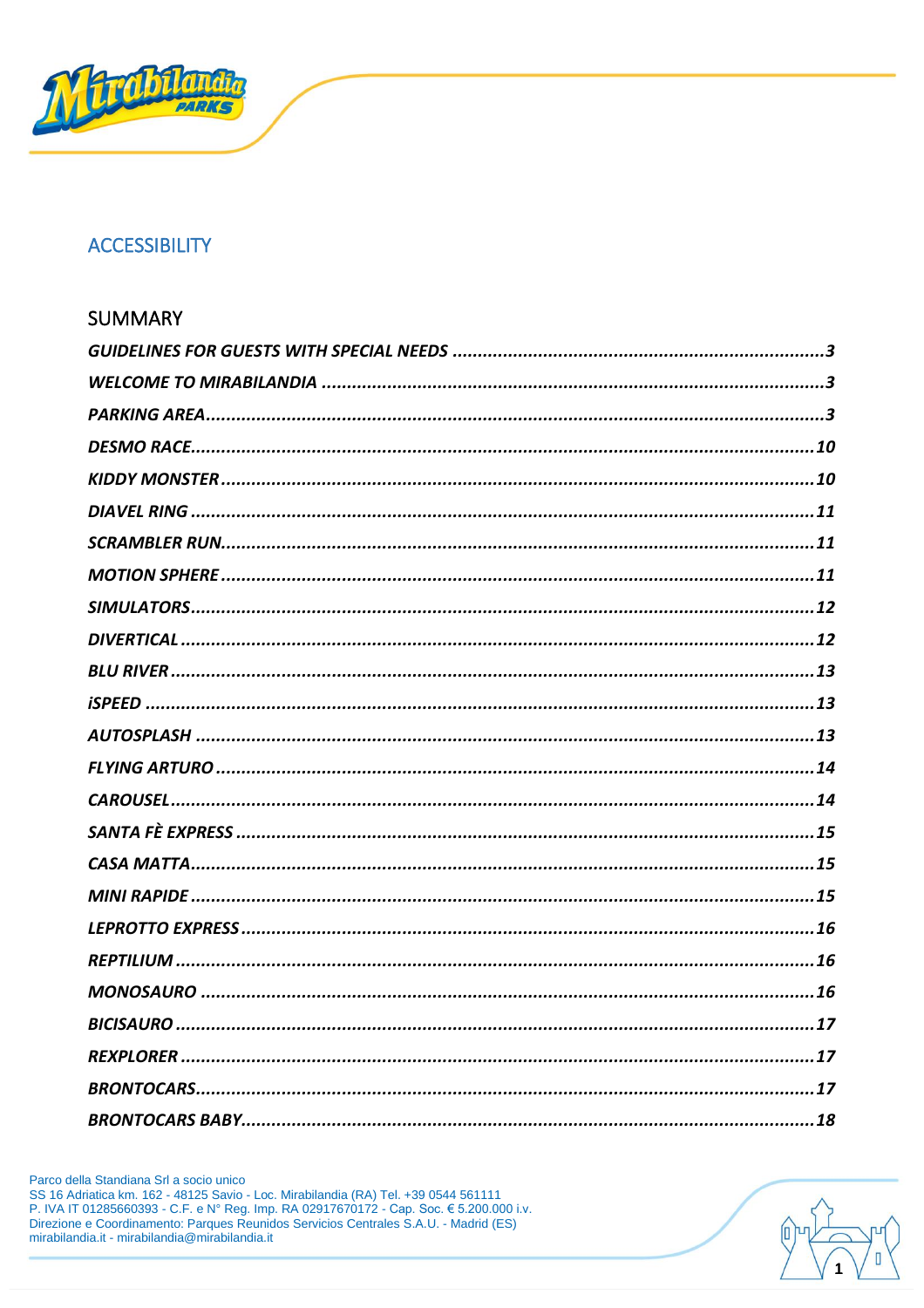

# **GUIDELINES**

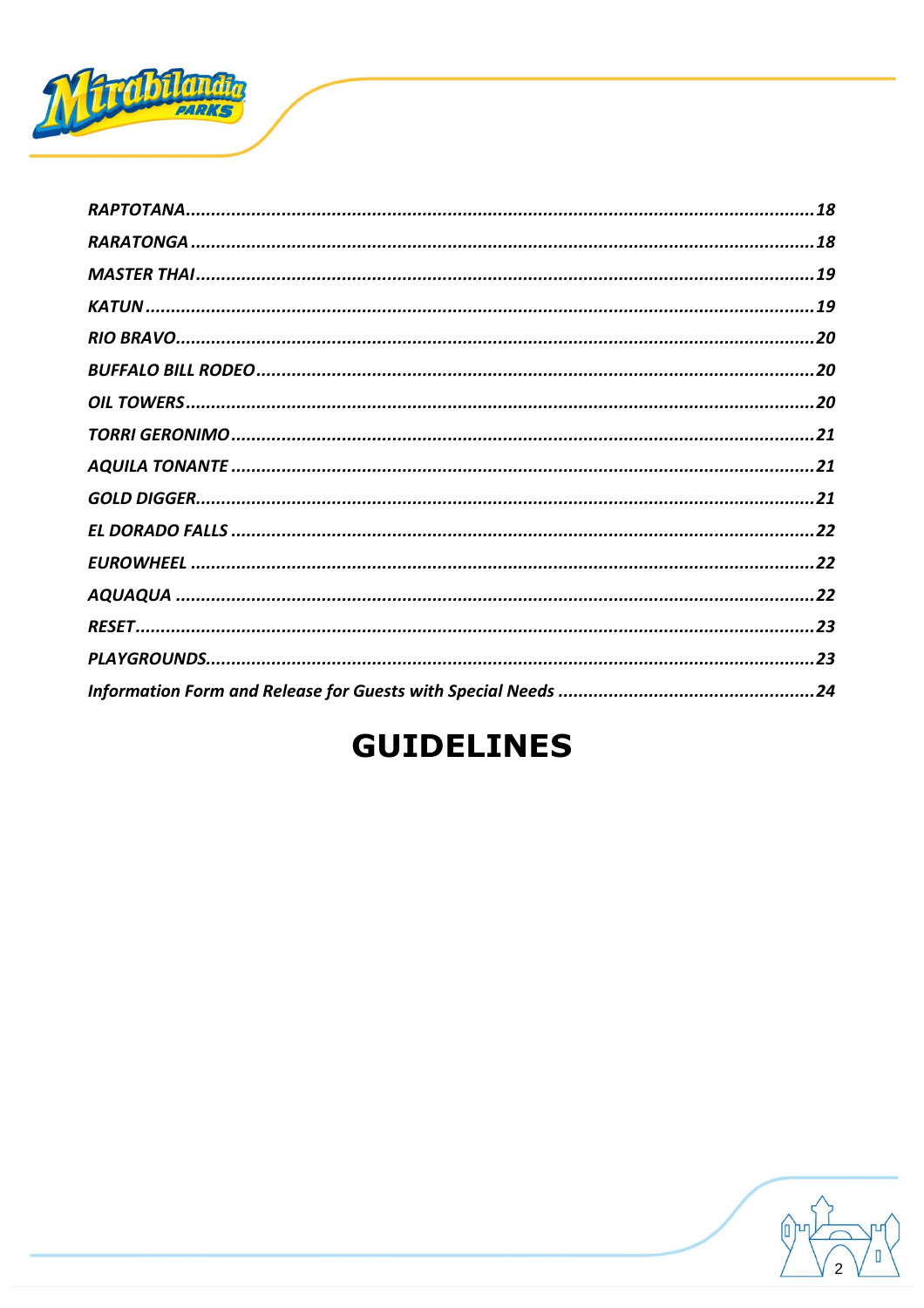

## <span id="page-2-0"></span>**GUIDELINES FOR GUESTS WITH SPECIAL NEEDS**

This guide has been created to offer a useful way to plan the visit to Mirabilandia to our guests with special needs; it contains all the information regarding the Park accessibility and the essential requirements to access, use or exit its attractions, with the aim of ensuring a safe and comfortable experience.

Please, remember to check in advance the availability of rides and services on the Park's website or upon your arrival.

## <span id="page-2-1"></span>**WELCOME TO MIRABILANDIA**

We are glad you chose to visit Mirabilandia, the Park whose main goal is gifting all its guests with fun and emotions while guaranteeing the maximum safety! To keep this promise we ask our guests with special needs and their carers to spend a few minutes reading this guide. The guide contains important information to support guests with special needs in planning their days at the Park and choosing the most suitable attractions and available services. For example, to understand if an attraction is suitable for you, just check the summary table inside this document.

We have also dedicated an entire section of this Guide to guests with disabilities and to their carers, including all the necessary information to organize their visit to the Park. We hope this guide will be useful to make your experience at Mirabilandia safe and fun! For any question or clarification, you can contact the Park staff at our Information Office or Customer Service.

#### **Information for guests with disabilities**

#### <span id="page-2-2"></span>**PARKING AREA**

The parking area of Mirabilandia has spaces reserved to the guests with disabilities' cars. In order to get access without paying the parking fee, the disabled person must be aboard the car and show both the European Card and a valid ID document with photo to the parking staff.

#### **PARK ACCESS AND CARER (please contact our Information Office, at the Park entrance)**

By showing a valid Disability Parking Card, the guest with special needs can collect a free ticket, whereas the carer, who should be an adult, will buy a discounted entry ticket. If there are more than one carers, please note that the discounted ticket will be granted to one of them only. Our Information Office staff will be glad to provide information regarding attractions accessibility according to the client special needs. The carer, who - according to our recommendation - should be of legal age, has to sign the "Information and indemnity Form for special needs guests" in order to receive the above-described material. Please note that the carer must be aware of the functional and cognitive capabilities of the accompanied person and therefore has to assess whether the selected attraction is suitable for a correct use. Besides, the carer will have to: always be aboard the attraction together with the guest with disabilities; read carefully the info signs located at the ride entrance (showing all possible restrictions); guarantee full assistance while accessing or exiting the attraction or while boarding or getting off the attraction vehicle; guarantee assistance in case of emergency and evacuation. If the guest with disabilities is at

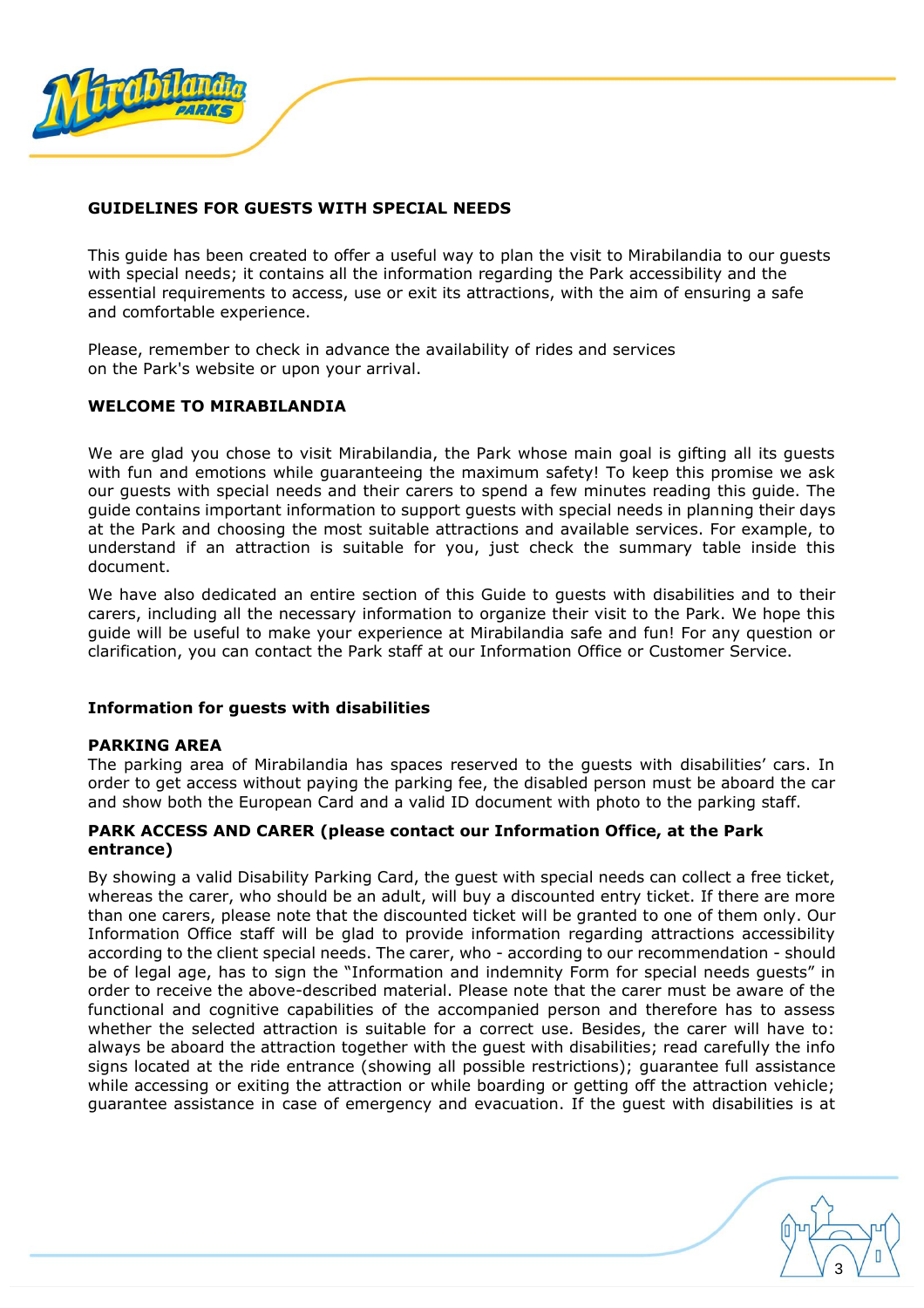

least 18 years old and in full possession of his/her faculties, the Park gives him/her permission to sign personally the "information and indemnity form" and to be accompanied by a carer of minor age.

Mirabilandia Park applies the following conditions/prices to the guest with disabilities and to one of his/her family members/carers:

- Guest with disability: free entry by showing a valid document that certifies the disability;
- Carer: Mirabilandia ticket at a reduced rate (maximum one carer for each person with disabilities). The free ticket for the guest with special needs and the discounted ticket for the carer will be exclusively given upon showing the above-mentioned documents.

## **ACCESSIBILITY TO ATTRACTIONS: "FREE MOBILITY WRISTBAND"**

In order to facilitate the use of the attractions, our Park grants the special "Free Mobility" wristbands and a card that are reserved to the person with disabilities, to his/her carer (the person signing the "information and indemnity Form") and to two possible additional accompanying persons (for a maximum of three carers). These wristbands and card, all collected at the Information Office, will allow access to the attractions – whenever the interested parties wish to board– through an exclusive and priority entrance (identified by the symbol FP Flash Pass). The "Free Mobility" wristbands and the card must be presented to the Park staff every time the disabled person wants to board an attraction, if the carer assesses that the individual needs of the disabled person contrast with the ordinary boarding waiting times. The card – one for both guest with disabilities and carer – must always be presented to the ride operator together with the "Free Mobility" wristbands, regularly worn by all the guests who are going to board the attraction, so that the ride operator can tick the correspondent ride off the card list. The card is valid only on the date of issue and allows one single access to each attraction listed in the card both to the person with disabilities and to his/her accompanying persons.

#### **INFORMATION OFFICE**

The Information Office staff is ready to give information concerning the attraction accessibility and the show schedule according to the special needs guest, by providing them with the dedicated Guide, the "Free Mobility" card and wristbands. The carer, upon receiving the Guide together with "Free Mobility" card and wristbands, will have to sign the indemnity form concerning Mirabilandia Park, which certifies that the carer acknowledges his/her obligations and responsibilities towards the disabled person. The "Free Mobility" card and wristbands are uniquely given to facilitate ride access to the guest with disabilities and his/her carers (for a maximum of three carers). If the guest with special needs does not wish to access the attraction, the carer has to line up in the ordinary queue line, as the wristband is not valid in this case. The Park Management reserves the right to withdraw both the card and the wristbands in case of abuse or inappropriate use. The attraction accessibility may be subject to changes without prior notice. It is possible that some attractions are temporarily closed. The opening of some attractions is subject to weather conditions. In order to ensure a safe and comfortable experience, please comply with the regulation inside the Park and follow the instructions given by our staff and displayed in ride signs.

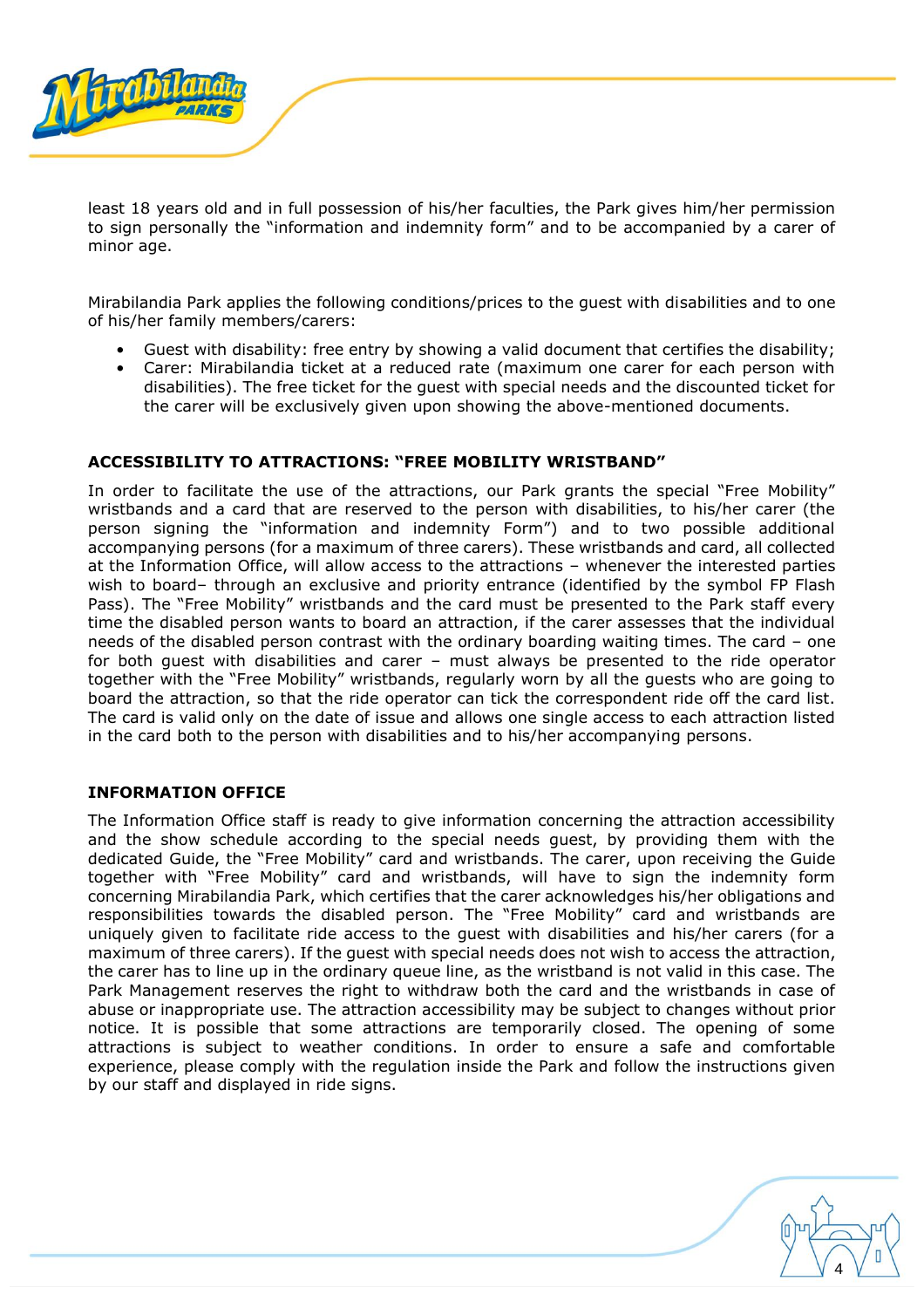

#### **GUIDE AND ASSISTANCE DOGS**

Assistance and guide dogs are welcome but it is recommended that owners bring a bowl with them before entering the Park, in order to provide their dogs with all the water they need to stay hydrated throughout the day. Please don't forget to bring some dog-waste bags as well.

Guide and assistance dogs must be always accompanied. Dogs are welcome in show areas but are not allowed on rides; please also kindly note that dogs cannot be left alone and unaccompanied outside the rides so, in case of absence of both the owner and the carer, it is required that an additional companion stay with the dog and take care of him at all times. Please note that our staff is not allowed to take care of guide and assistance dogs.

#### **PUSHCHAIR AND WHEELCHAIR RENTAL**

Inside the Park, at the Customer Care Office, a rental service is available for pushchairs, wheelchairs and electric vehicles (paid service, subject to availability). This service can NOT be booked in advance.

## **SANITARY FACILITIES**

Restrooms inside the Park, identified by the symbol Toilets on the map, are accessible by people with disabilities.

#### **INFIRMARY**

The infirmary service is offered by Mirabilandia Park and it is reserved to Park guests free of charge; the aim of this service is to give professional and suitable first-aid medical assistance to the visitors who, for any reason, may need medical care during their stay in the Park. For this reason, the Infirmary is a first-aid facility and therefore it is not equipped with electronic and/or mechanical devices that would make it comparable to a health centre. The Park's doctor carries out a visual and external examination, then he/she may suggest further and more detailed verifications to be carried out in the first-aid facilities of the closest health centres. Therefore, the doctor does not make diagnoses comparable to those released in health centres, but provides simple assessments and recommendations based on the examination he has previously carried out, as described above. According to his/her examination, he/she can decide to prescribe and/or give the visitor some medicines such as, for example, anti-inflammatory drugs, painkillers and the like.

#### **CAFES AND RESTAURANTS**

Our restaurants and cafés can be easily accessed by wheelchairs users. Indoor restaurants and cafés allow access to guide and assistance dogs. In case of particular allergies or food intolerances (e.g. celiac disease), the Park staff can provide assistance in choosing food and beverages. Smoking is not allowed in all dining points, kiosks and bars, both outdoors and indoors. Restaurants and bars can be subject to availability and opening times may change.

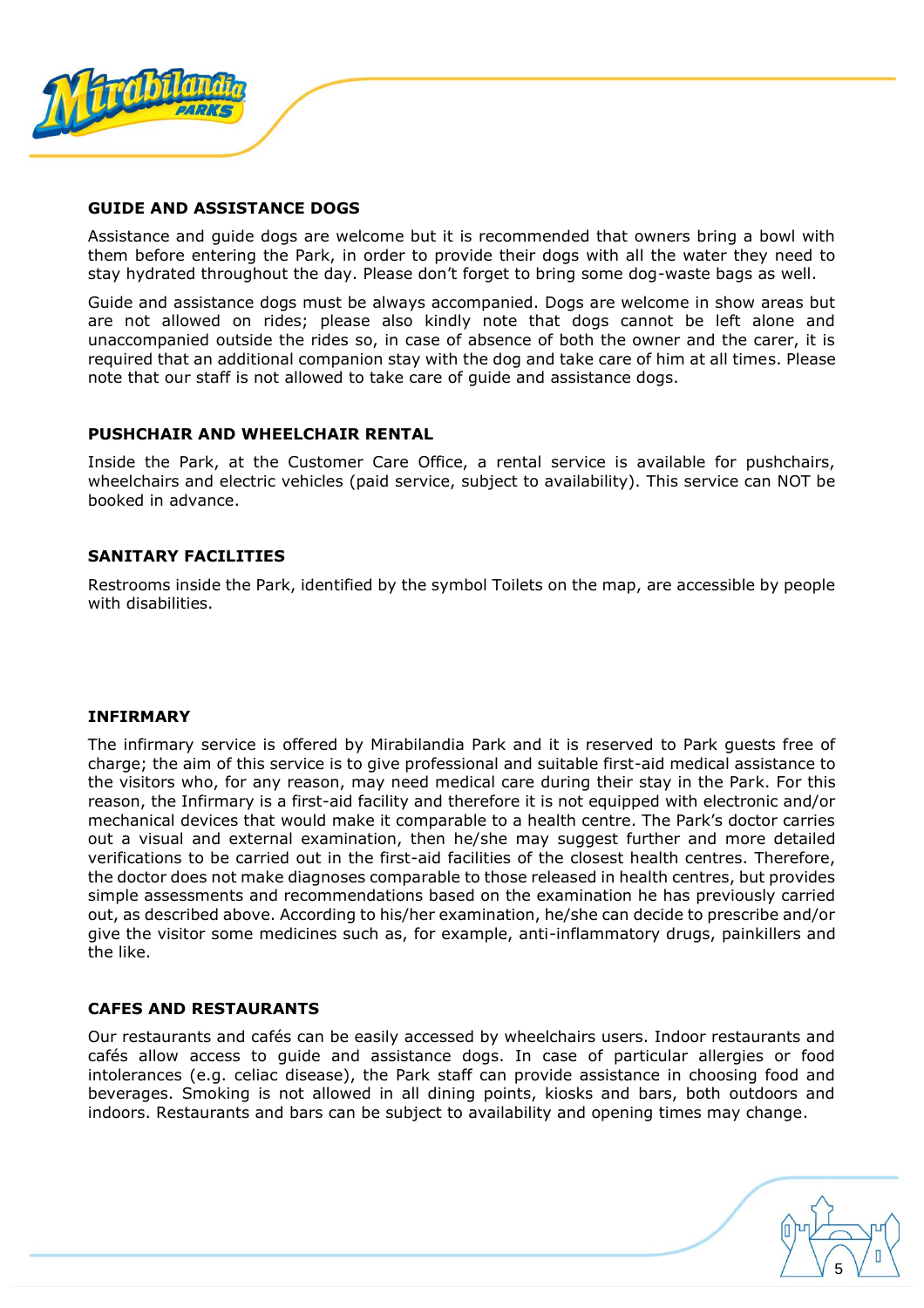

## **SHOPS**

Shops can be easily accessed by wheelchairs users, and guide and assistance dogs are welcome. Smoking is not allowed in all shops. Shops can be subject to availability and opening times can change.

## **SHOWS ACCESS**

Theatres and show areas offer reserved seats for disabled guests. Smoking is not allowed in all theatres and show areas

## **STUNT ARENA**

For your own safety, please take notice of the following recommendations and instructions:

- presence of firework, noisy special effects (e.g. bangs, screeching tires sounds, roaring of motorbikes and cars, etc.);
- ask the park staff the exact location of seats reserved to guests with limited mobility;
- in case of emergency follow our staff instructions;
- During the evening show, there are also:
- visual and luminous special effects (e.g. pulsating lights effects, building lighting, stage lights, stroboscopic lights, etc.).

## **NICKELODEON THEATRE**

For your own safety, please take notice of the following recommendations and instructions:

- in case of emergency follow our staff instructions;
- ask our staff the exact location of seats reserved to guests with limited mobility.

## **PEPSI THEATRE**

For your own safety, please take notice of the following recommendations and instructions:

- presence of visual and luminous special effects (e.g. pulsating lights effects, buildingfacade lighting, stage lights, stroboscopic lights, etc.);
- visual handicap: audience in the dark;
- ask the staff the exact location of seats reserved to quests with limited mobility;
- in case of emergency follow the instructions of our staff

## **ACCESSIBILITY TO ATTRACTIONS**

At Mirabilandia Park there are many attractions that can be accessed by guests with motor or cognitive disabilities and in the Guide there are all the directions that will allow them to choose the most suitable experience, according to their needs. At the entrance of each attraction, there are warning signs showing the restrictions and limitations prescribed to the ride passengers; these limitations have been defined by the attractions manufacturer or by the public authorities

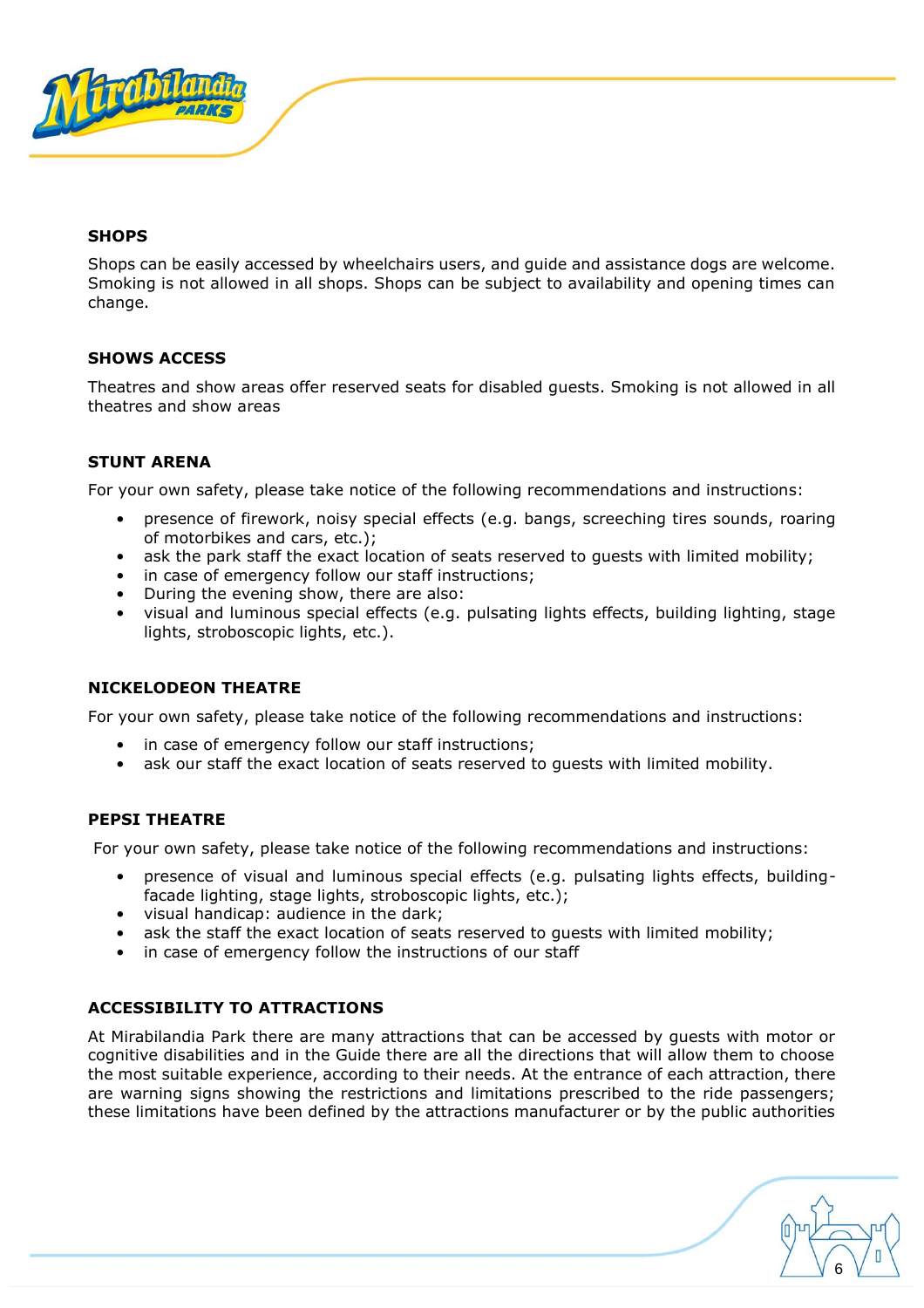

in charge based on the passenger's height, age and physical conditions and/or according to the specific attraction features. Therefore, all guests are required to get informed, to consult the warnings displayed at the entrance of all attractions and to be aware of their content. Pictograms used in signs are intended to help guests understand in a clear and immediate way the sort of physical response caused by each attraction and the minimum physical requirements, so that every guest can make a decision and act on an informed basis about taking part in riding. Therefore, both the Park map and rides pictograms will help our guests to plan their visit. Access arrangements and restrictions may vary according to the attraction type and according to evacuation and emergency procedures as well. Mirabilandia Park asks its guests to follow the instructions given in ride access signs and to respect all the necessary restrictions to guarantee the safety and health of each guest. All visitors have to use common sense and act responsibly while riding or enjoying an attraction and respect all warning and instructions, both written and verbal. Thereby, we invite the relatives and/or the carers of special-needs guest to choose the most suitable attractions, taking into account the disability of the accompanied person, and to respect the attraction waiting times by using the ordinary entry. The carer must always be aboard the attraction with the accompanied person and is responsible for him/her. Groups of guests with special needs must always rely on a sufficient number of carers, who will be able to accompany them inside The Park and aboard the attractions. Attractions accessibility can be modified at any time and without prior notice. It should also be noted that restrictions and limitations, which are applied to ensure our guests the maximum safety, do not represent discriminatory measures. Each attraction has its own specific procedures for boarding and riding; therefore, our staff may not allow access if they judge that, for the safety of disabled guests and for the safety of other guests, the attraction cannot be fully accessible in consideration of the specific disability.

Please note that the attractions staff can provide limited assistance when entering and exiting the attraction, so the accompanying person must be present and board the attraction together with the disabled person (1 disabled guest with 1 carer). It is therefore advisable that an ablebodied person - who should also be at least 18 years old - accompany any guest with disability and special needs inside the Park. Please note that for no particular reason or context it is possible to disregard or make exceptions to the safety requirements and related restrictions indicated in this guide.

## **ACCESS ROUTES TO MIRABILANDIA'S ATTRACTIONS**

A priority entrance, reserved to the guests who previously bought the Flash Pass wristband, characterizes attractions identified by the FP - Flash Pass - symbol. The same entrances can be accessed by disables guests and by their relatives/carers that picked up the special "Free Mobility" card and wristbands at the Information Office. Please, note that the chosen attraction can be accessed by the person with disability and his/her carers only by showing the "Free Mobility" card and wearing the special wristbands collected at the Information Office, according to the instructions provided in this Guide. Guests and carers must be able to evaluate independently if the attraction is appropriate for their physical and mental conditions. All visitors have to use their common sense, act responsibly while riding or enjoying an attraction and respect every warning and instructions, both written and verbal. We would like to remind accompanying people that they can always access an attraction through the priority and reserved

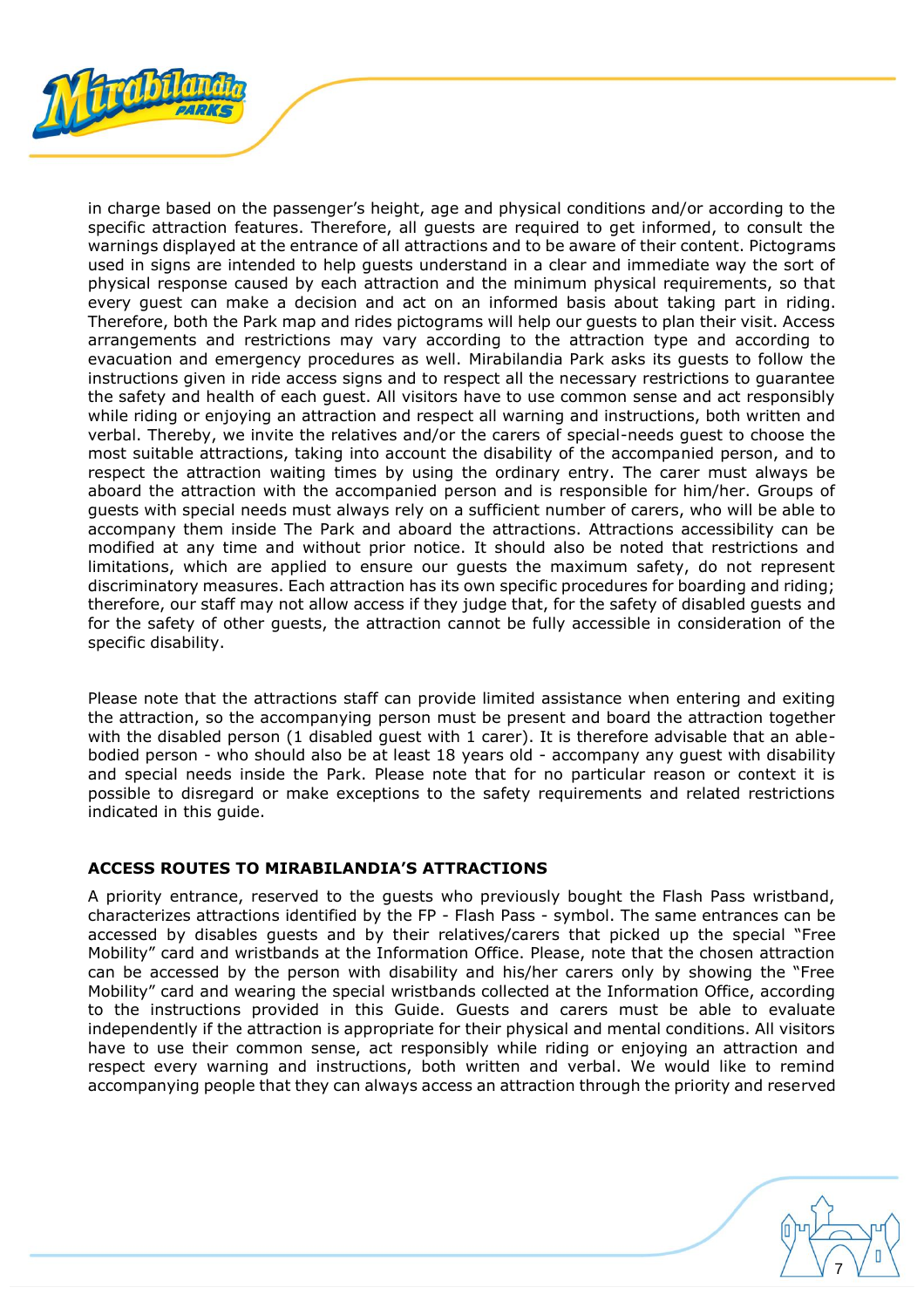

entrance in the event that the individual needs of the accompanied person contrast with ordinary waiting times.

## **THE ACCOMPANYING PERSON**

Mirabilandia park would like to draw the carer's attention to his/her own sense of responsibility about accepting the Park restrictions, respecting the rules and always paying special attention to the type of disability of the person they are accompanying, all reasons why this Guide has been created. In addition, the carer has to sign the "information and indemnity form for guests with disabilities" and then give it, duly filled in, to the Information Office staff.

The carer, who should be 18 years old and an adult, must always be aboard the attraction with the guest with disabilities and guarantee full assistance while boarding and disembarking the attraction; the carer must be properly informed about the problems of the person with special needs and take the risks of potential negative consequences that may result from riding the attractions. It is the carer, therefore, who will have to assess and decide whether the attraction is suitable or not for the accompanied person. After reading the requirements, the restrictions and the riding dynamics concerning the attraction accessibility, in case of doubts, it is advisable that the carer independently test it in advance and then make a decision. We remind the carer that he/she must assist the disabled person when accessing and disembarking the attraction or in the event of an evacuation. The Park staff is not authorized to lift people or objects. The parent or the carer is responsible for the special-needs person accompanied aboard the ride, since only he/she is aware of the person's psychophysical limitations as well as the possible reactions to "new" and different situations such as the park attractions.

Therefore, the carer MUST:

- be aware of the functional and cognitive skills of the accompanied person, assessing if the attraction is suitable for correct use;
- observe how the attraction operates in advance, to make sure that the accompanied person can access safely, without risks for her/himself and for other guests;
- ask for further information, especially about potential emergencies;
- carefully read the signs displaying ride restrictions.

HE/SHE MUST, ALWAYS:

- guarantee full assistance while accessing or exiting the attraction or while boarding or disembarking the attraction vehicle;
- constantly keep an eye on the accompanied person while being on the attraction in order to intervene in case of need;
- ensure assistance in case of emergency or evacuation;
- reassure the accompanied person;
- help the accompanied person understand the attraction messages, directions on behaviour and safety regulations;
- ensure a safe experience while on the attraction.

It is advisable that the parents or the carers can assess in advance how the attraction operates and, if it is possible, test it personally, in order to evaluate in advance the ride features, check how the forces of the ride may affect riders and if the accompanied person is able to access the attraction.

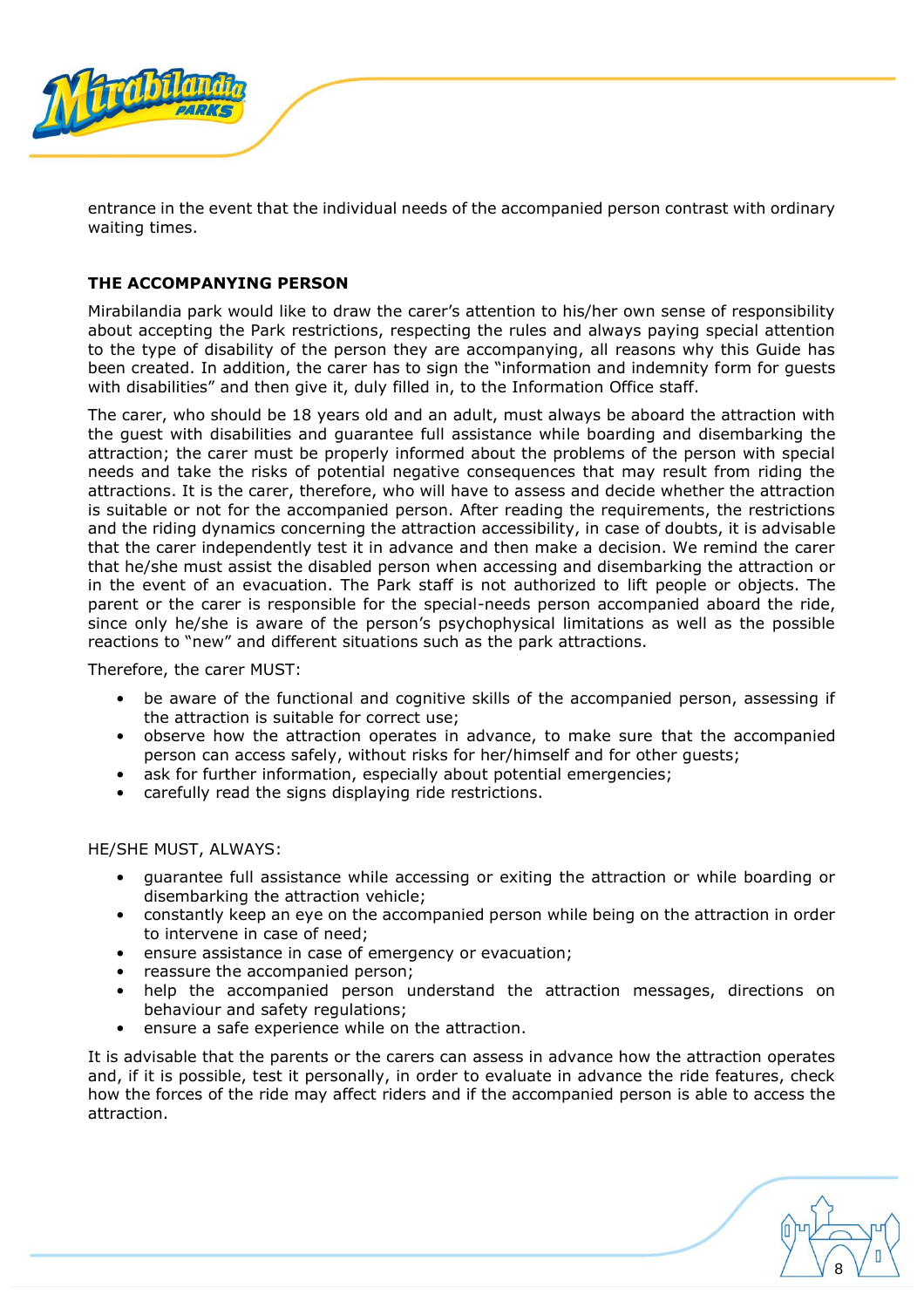

## **ATTRACTIONS**

In absence of specific requirements that may apply to some attractions, here the general requirements the guest should usually fulfil in order to get aboard an attraction:

- remain seated independently, with torso and neck offering sufficient resistance to keep the head on the seat headrest;
- keep the body in an upright position while seated, without other people's assistance or restraining devices;
- contrast the attraction acceleration by holding and grasping onto the restraint system with at least one upper arm.
- Please note that, to get access to some attractions, the guest may be requested to:
- remove his /her prostheses before boarding the attraction;
- not to access an attraction if he/she is wearing casts.

In the event that it is necessary to leave the attraction or the show area in advance for technical reasons, all guests should be able to leave the area or the attraction quickly, even by exiting from a different point than the entry one. Should this event occur, the carer is asked to collaborate with our staff, explain to the accompanied person what is happening and help him/her during the evacuation procedure.

In the event of evacuation the accompanying person must help the guest and if necessary be able to deal with the accompanied person's sudden reactions, both physical and emotional.

Our staff is ready to provide help in case of specific needs.

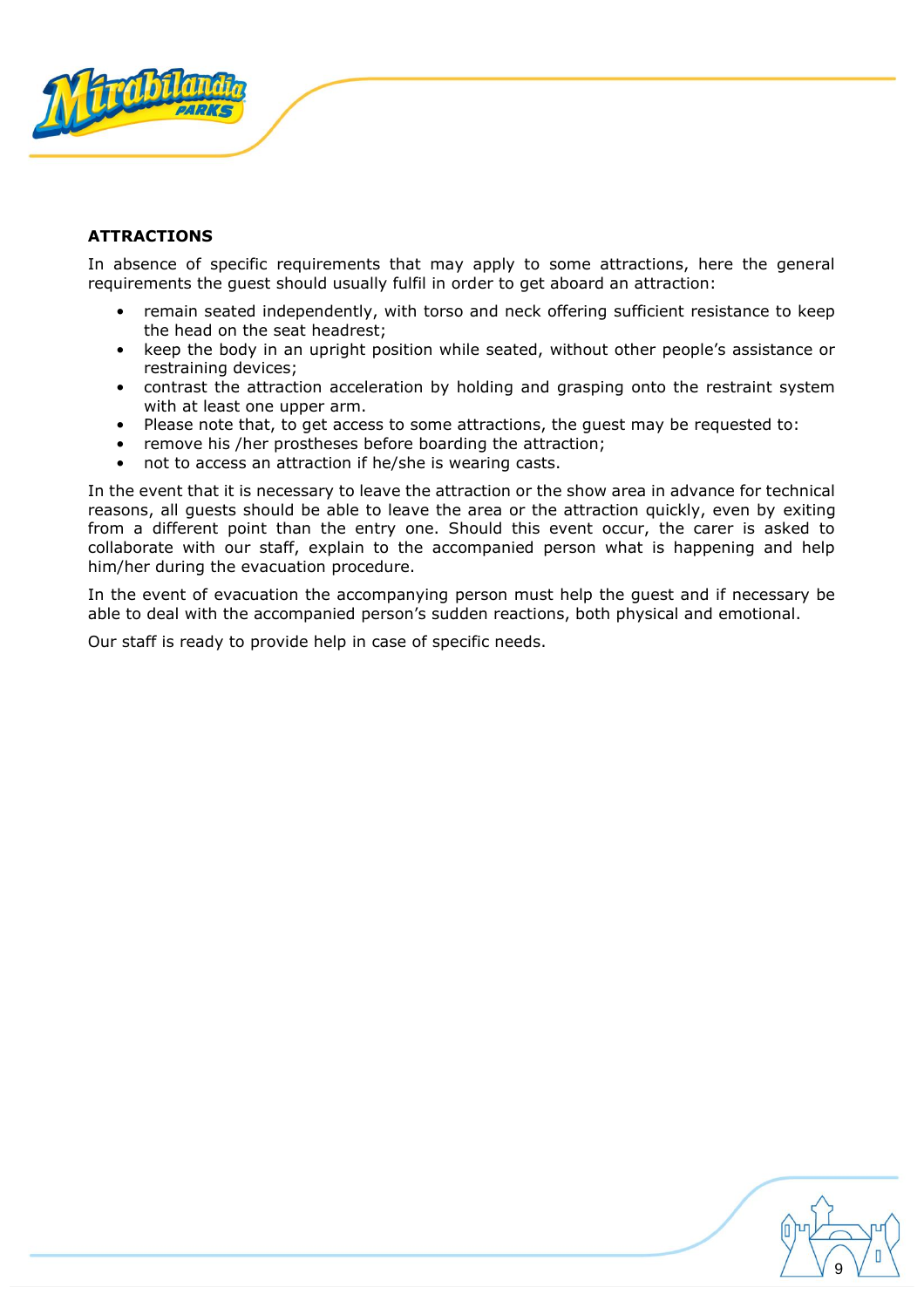

## **For their own safety, we ask our guests to take notice of the following specific information for every single attraction of the Park:**

#### <span id="page-9-0"></span>**DESMO RACE**

INTENSE ATTRACTION Access restrictions:

- minimum height: 120 cm
- maximum height: 195 cm
- maximum weight: 136 kg per person
- accompanied from 120 to 140 cm and from 6 to 10 years

For your own safety we ask you to take a look at the following instructions:

- restricted mobility: steps to take at the entrance and at the exit;
- you must be able to enter and exit the attraction autonomously and independently;
- you must be able to remain seated independently in the upright position for the entire duration of the ride;
- you have to be able to hold on to the restraint system and withstand the sudden movements of the attraction;
- the access is prohibited to people with artificial limbs or braces, to people with neck or back problems or suffering from heart diseases or from dizziness;
- the access is prohibited to people whose body size does not allow the appropriate locking of the restraint system;
- attraction with a steep descent and a strong acceleration;
- in the event of evacuation, you are required to wait for the operator intervention, follow the instructions given and be physically able to go down the steps from high points of the ride independently.

#### <span id="page-9-1"></span>**KIDDY MONSTER**

SOFT ATTRACTION

Access restrictions:

- minimum height: 130 cm
- minimum age: 6 years
- accompanied from 130 to 140 cm and from 6 to 10 years

- restricted mobility: steps to take at the entry and at the exit;
- the transfer into the seat is necessary;
- you must be able to enter and exit the attraction independently and autonomously;
- you must be able to remain seated independently in the upright position for the entire duration of the ride;
- you must be able to hold onto the restraint system and withstand the movements of the attraction;
- in the event of evacuation, you have to wait for the operator intervention and follow the instructions given.

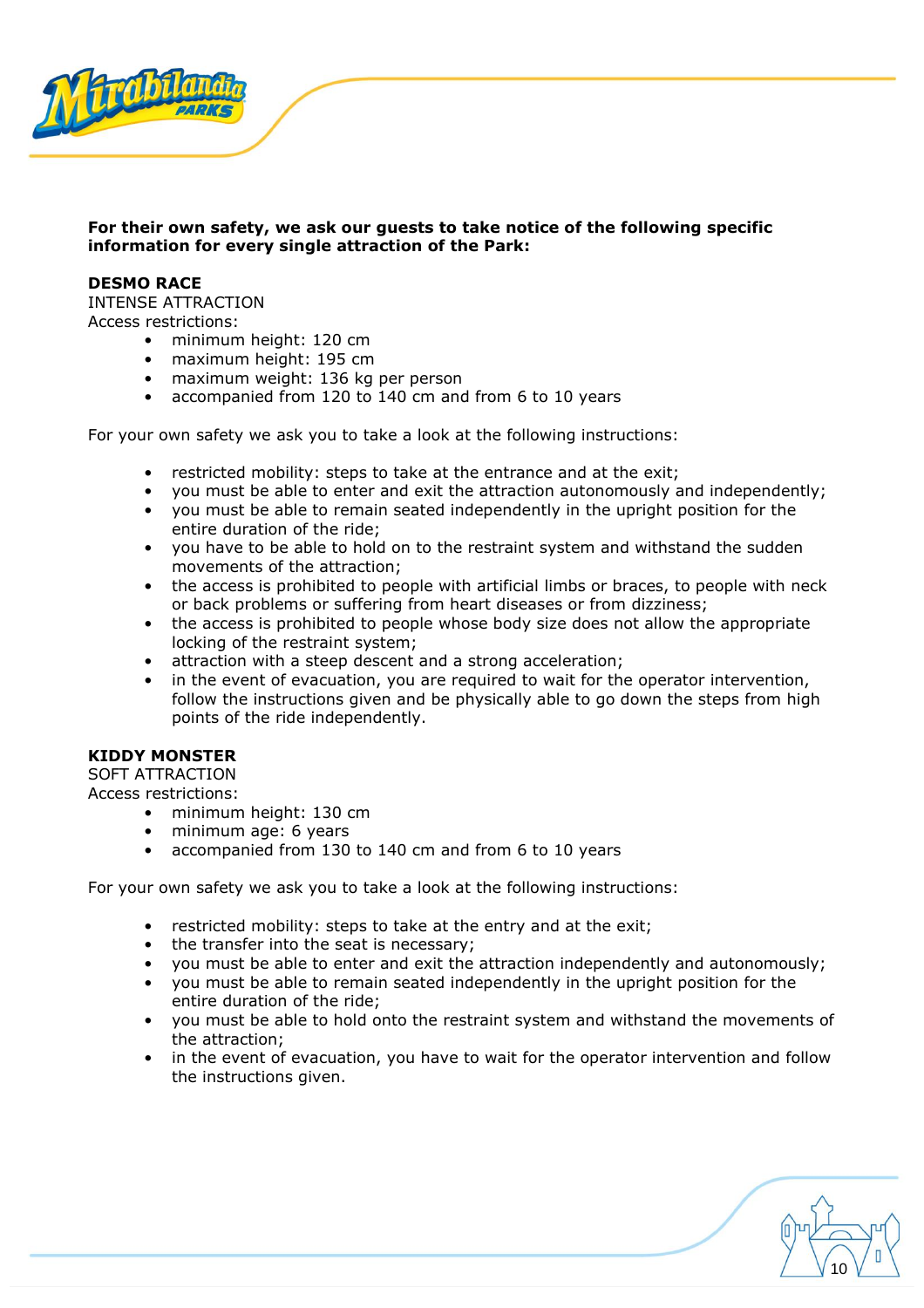

## <span id="page-10-0"></span>**DIAVEL RING**

SOFT ATTRACTION Access restrictions:

- minimum height: 115 cm
- minimum age: 5 years
- attraction reserved to children from 115 to 150 cm and from 5 to 12 years

For your own safety we ask you to take a look at the following instructions:

- the transfer into the seat is necessary;
- you must be able to enter and exit the attraction independently and autonomously;
- you must be able to remain seated autonomously in the upright position for the entire duration of the ride;
- you must be able to hold onto the restraint system and withstand the movements of the attraction
- in the event of evacuation, you have to wait for the operator intervention and follow the instructions given.

#### <span id="page-10-1"></span>**SCRAMBLER RUN**

MODERATE ATTRACTION

Access restrictions:

- minimum height: 120 cm
- maximum height: 200 cm
- maximum weight: 136 kg per person
- minimum age: 6 years
- accompanied from 120 to 140 cm and from 6 to 10 years

For your own safety we ask you to take a look at the following instructions:

- restricted mobility: stairs to climb at the entry and at the exit;
- you must be able to enter and exit from the attraction independently;
- you must be able to remain seated in an upright position autonomously for the entire duration of the ride;
- in the event of an evacuation, you have to wait for the operator intervention and follow the instructions given.

11

#### <span id="page-10-2"></span>**MOTION SPHERE**

INTENSE ATTRACTION Access restrictions:

- minimum height: 130 cm
- maximum weight: 110 kg
- minimum age: 8 years
- from 8 to 13 years the "motion" mode is not allowed

The access is not allowed to people:

- with restricted mobility: steps to take at the entry and at the exit;
- suffering from labyrinthitis;
- suffering from heart diseases;
- suffering from spine diseases;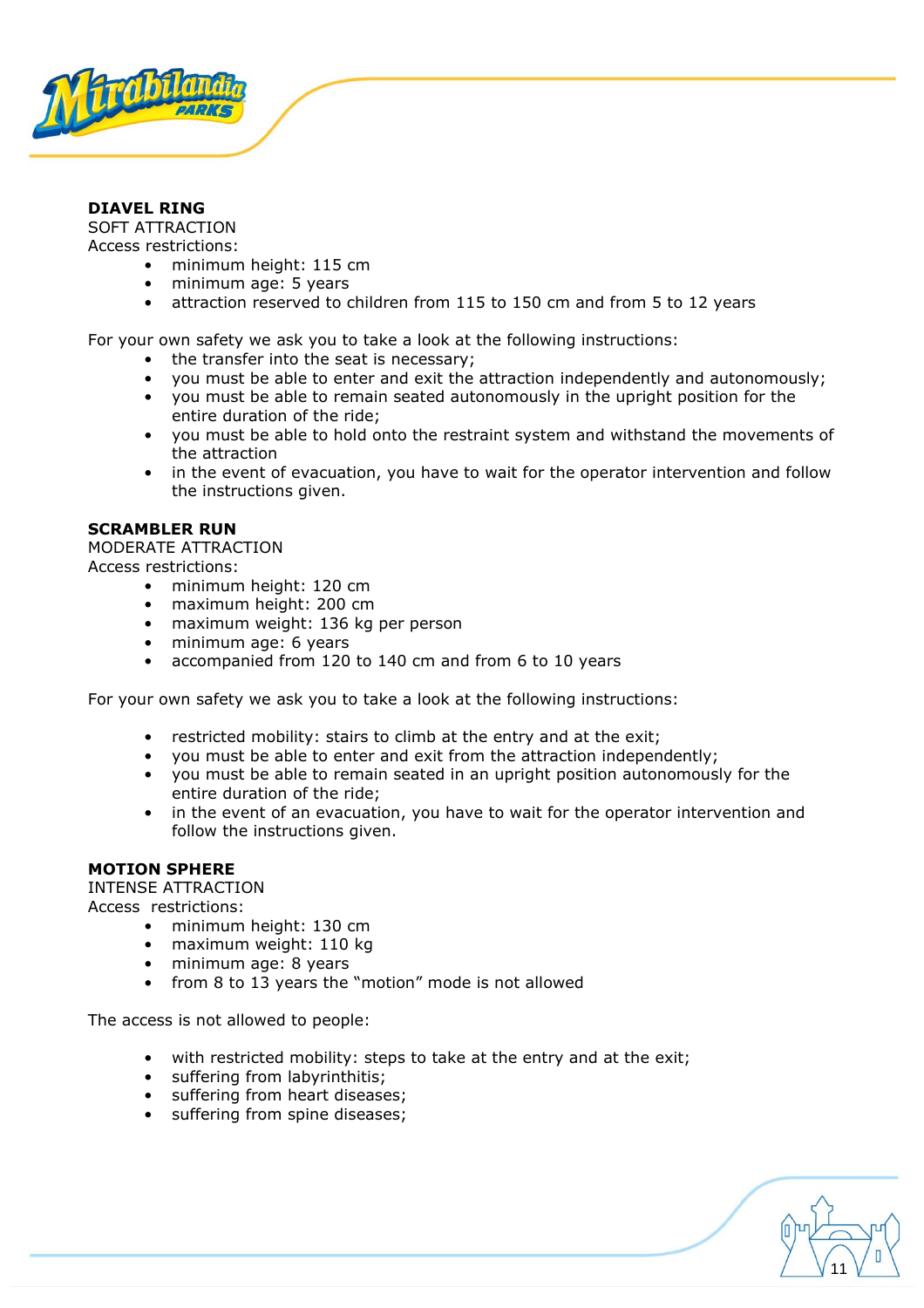

- with physical limitations or disabilities (such as a prosthesis, etc.) that do not allow a correct and safe use of the attraction and its devices;
- with cognitive and psycho-physical limitations;
- with visual problems;
- who had surgery less than 3 months before;
- under the influence of drugs and alcohols.

## <span id="page-11-0"></span>**SIMULATORS**

INTENSE ATTRACTION

Access restrictions:

- minimum height: 140 cm
- maximum weight: 110 kg
- minimum age: 12 years

The access is not allowed to people:

- with restricted mobility: steps to take at the entry and at the exit;
- suffering from labyrinthitis;
- suffering from heart diseases;
- suffering from spine diseases;
- with physical limitations or disabilities (such as prosthesis, etc.) that do not allow a correct and safe use of the attraction and its devices;
- with cognitive and psycho-physical limitations;
- with visual problems;
- who had surgery less than 3 months before;
- under the influence of drugs and alcohols.

## <span id="page-11-1"></span>**DIVERTICAL**

INTENSE ATTRACTION Access restrictions:

- minimum height: 130 cm
- minimum age: 8 years
- accompanied up to 10 years

- wet attraction; riders may get splashed by the water;
- restricted mobility: step to take at the entry and at the exit;
- you must be able to enter and exit the attraction vehicle autonomously and independently;
- you must be able to remain seated independently in the upright position for the entire duration of the ride;
- you must be able to hold onto the restraint system and withstand the sudden and abrupt movements of the attraction;
- attraction with a fast descent and a strong acceleration;
- in the event of evacuation, you are required to wait for the operator intervention, follow the instructions given and be physically able to go down the steps from high points of the ride independently.

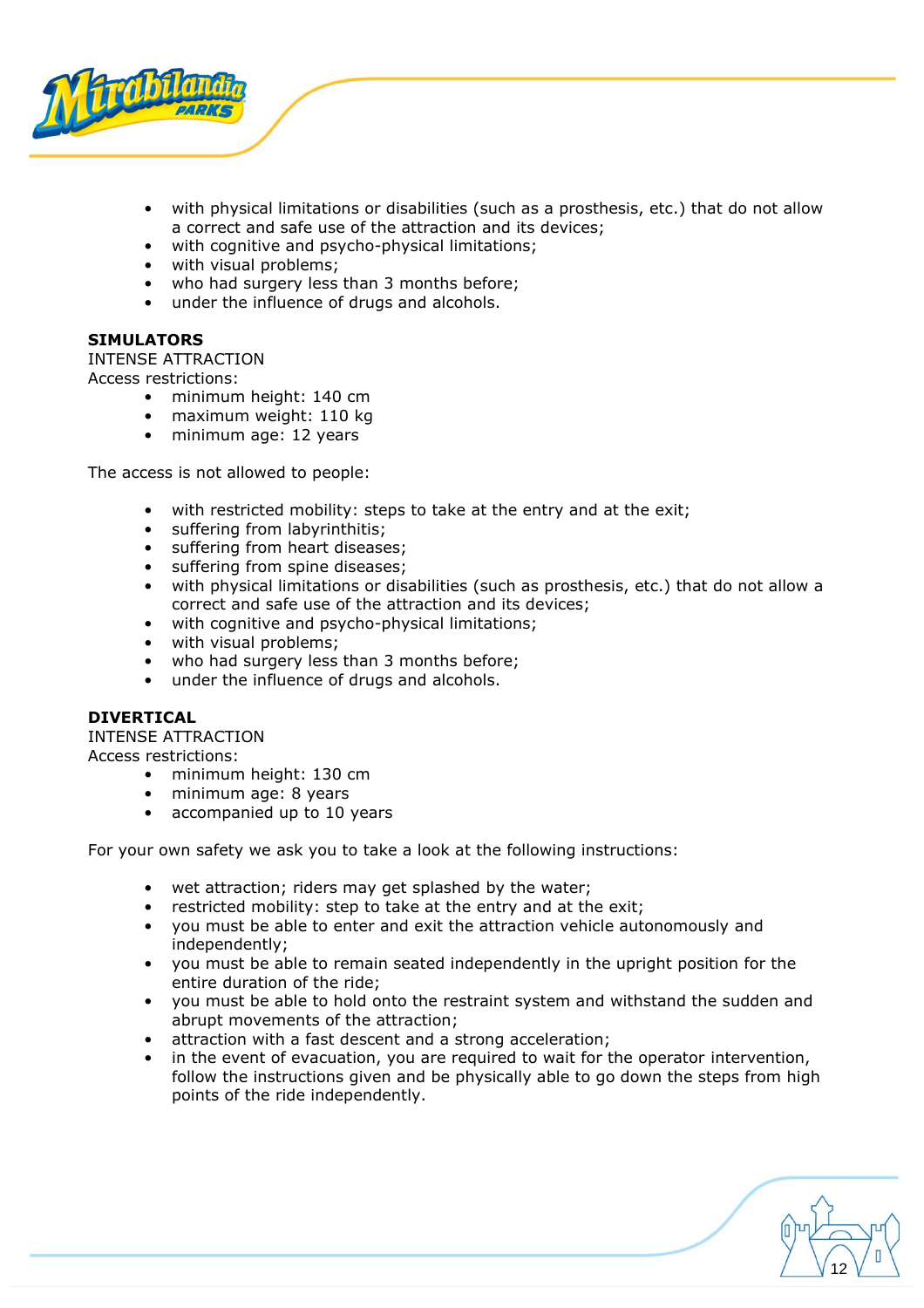

#### <span id="page-12-0"></span>**BLU RIVER**  MODERATE ATTRACTION Access restrictions:

- minimum height: 90 cm
- minimum age: 3 years
- accompanied up to 10 years

For your own safety we ask you to take a look at the following instructions:

- wet attraction, riders may get splashed by the water;
- restricted mobility: steps to take at the entry and at the exit;
- you must be able to enter and exit the attraction independently;
- you must be able to remain seated in an upright position autonomously for the entire duration of the ride;
- you must be able to hold onto the restraint system and withstand the sudden movements of the attraction;
- attraction with a fast descent and a sharp deceleration.

#### <span id="page-12-1"></span>**iSPEED**

INTENSE ATTRACTION Access restrictions:

- minimum height :140 cm
- maximum height: 195 cm
- minimum age: 12 years

For your own safety we ask you to take a look at the following instructions:

- restricted mobility: steps to take at the entry and at the exit;
- you must be able to enter and exit the attraction independently;
- you must be able to remain seated in the upright position autonomously for the entire duration of the ride;
- you must be able to hold onto the restraint system and withstand the sudden movements of the attraction;
- the access is prohibited to people with artificial limbs or braces, to people with neck or back problems or suffering from heart disease or from dizziness;
- the access is prohibited to people whose body size does not allow the correct locking of the restraint systems;
- attraction with a fast descent and a strong acceleration;
- in the event of evacuation, you are required to wait for the operator intervention, follow the instructions given and be physically able to go down the steps from high points of the ride independently.

13

## <span id="page-12-2"></span>**AUTOSPLASH**

MODERATE ATTRACTION Access restrictions:

- minimum height: 90 cm
- minimum age: 3 years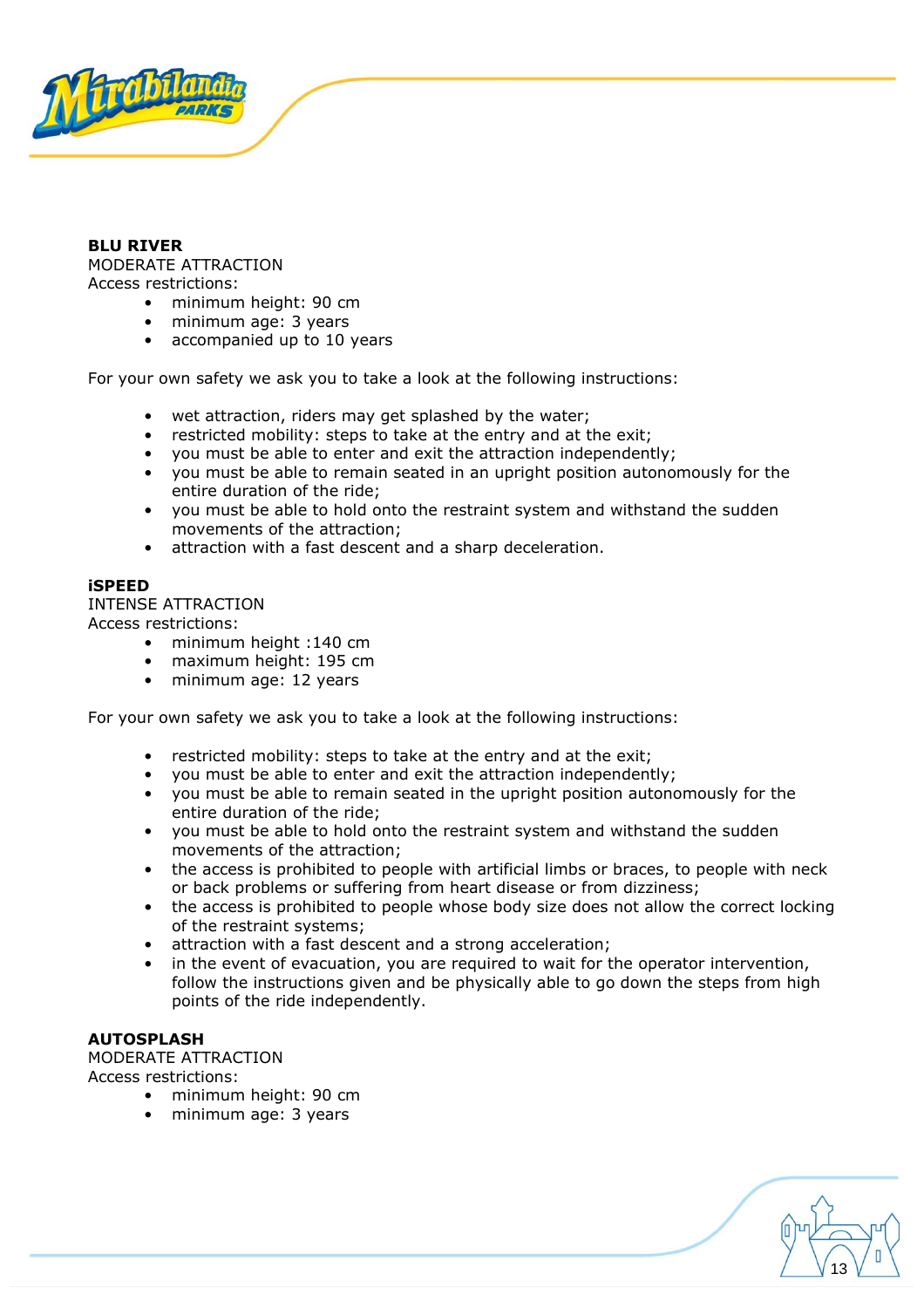

• accompanied up to 10 years

For your own safety we ask you to take a look at the following instructions:

- wet attraction, the rider may get splashed by the water
- restricted mobility: steps to take at the entry and at the exit;
- you must be able to enter and exit the attraction independently;
- you must be able to remain seated in the upright position autonomously for the entire duration of the ride;
- you must be able to hold onto the restraint system and withstand the sudden movements of the attraction;
- attraction with a fast descent and a powerful deceleration;
- in the event of evacuation, you are required to wait for the operator intervention, follow the instructions given and be physically able to go down the steps from high points of the ride independently.

## <span id="page-13-0"></span>**FLYING ARTURO**

ATTRACTION FOR CHILDREN Access restrictions:

- minimum height: 90 cm
- maximum height: 190 cm
- minimum age: 3 years
- accompanied up to 8 years

For your own safety we ask you to take a look at the following instructions:

- the transfer into the seat is necessary;
- you must be able to enter and exit the attraction autonomously and independently;
- you must be able to remain seated in the upright position autonomously for the entire duration of the ride;
- you must be able to hold onto the restraint system and withstand the movements of the attraction;
- in the event of evacuation, you have to wait for the operator intervention and follow the instructions given.

#### <span id="page-13-1"></span>**CAROUSEL**

#### ATTRACTION FOR CHILDREN

Access restrictions:

- minimum height: 90 cm
- accompanied from 3 to 10 years

- restricted mobility: steps to take at the entry and at the exit;
- the transfer into the seat is necessary;
- you must be able to enter and exit the attraction autonomously and independently;
- you must be able to remain seated in the upright position autonomously for the entire duration of the ride;

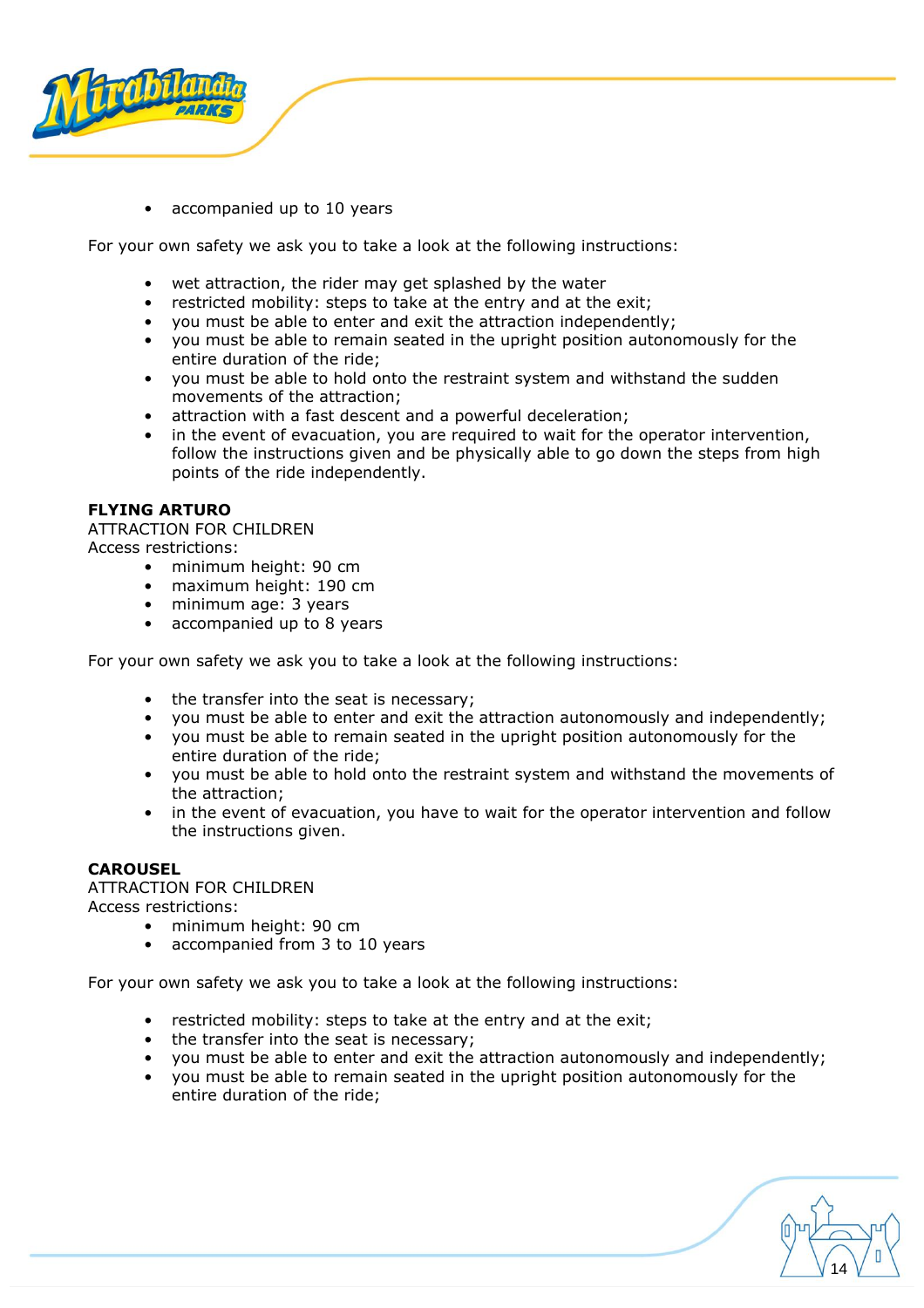

- you must be able to hold onto the restraint system and withstand the movements of the attraction
- in the event of evacuation, you have to wait for the operator intervention and follow the instructions given.

## <span id="page-14-0"></span>**SANTA FÈ EXPRESS**

ATTRACTION FOR CHILDREN

Access restrictions:

• maximum height: 120 cm

For your own safety we ask you to take a look at the following instructions:

- the transfer into the seat is necessary;
- you must be able to enter and exit the attraction autonomously and independently;
- in the event of evacuation, you have to wait for the operator intervention and follow the instructions given.

#### <span id="page-14-1"></span>**CASA MATTA**

ATTRACTION FOR CHILDREN Access restrictions:

• minimum height: 90 cm

- minimum age: 3 years
- accompanied up to 10 years

For your own safety we ask you to take a look at the following instructions:

- restricted mobility: steps to take at the entry and at the exit;
- the transfer into the seat is necessary;
- you must be able to enter and exit the attraction independently;
- you must be able to remain seated autonomously in the upright position for the entire duration of the ride;
- you must be able to hold onto the restraint system and withstand the movements of the attraction;
- in the event of evacuation, you have to wait for the operator intervention and follow the instructions given.

## <span id="page-14-2"></span>**MINI RAPIDE**

ATTRACTION FOR CHILDREN Access restrictions:

- minimum height: 90 cm
- minimum age: 3 years
- accompanied up to 8 years

- riders may get splashed by the water;
- restricted mobility: steps to take at the entry and at the exit;
- you must be able to enter and exit the boat independently;
- you must be able to remain seated autonomously in the upright position for the entire duration of the ride;

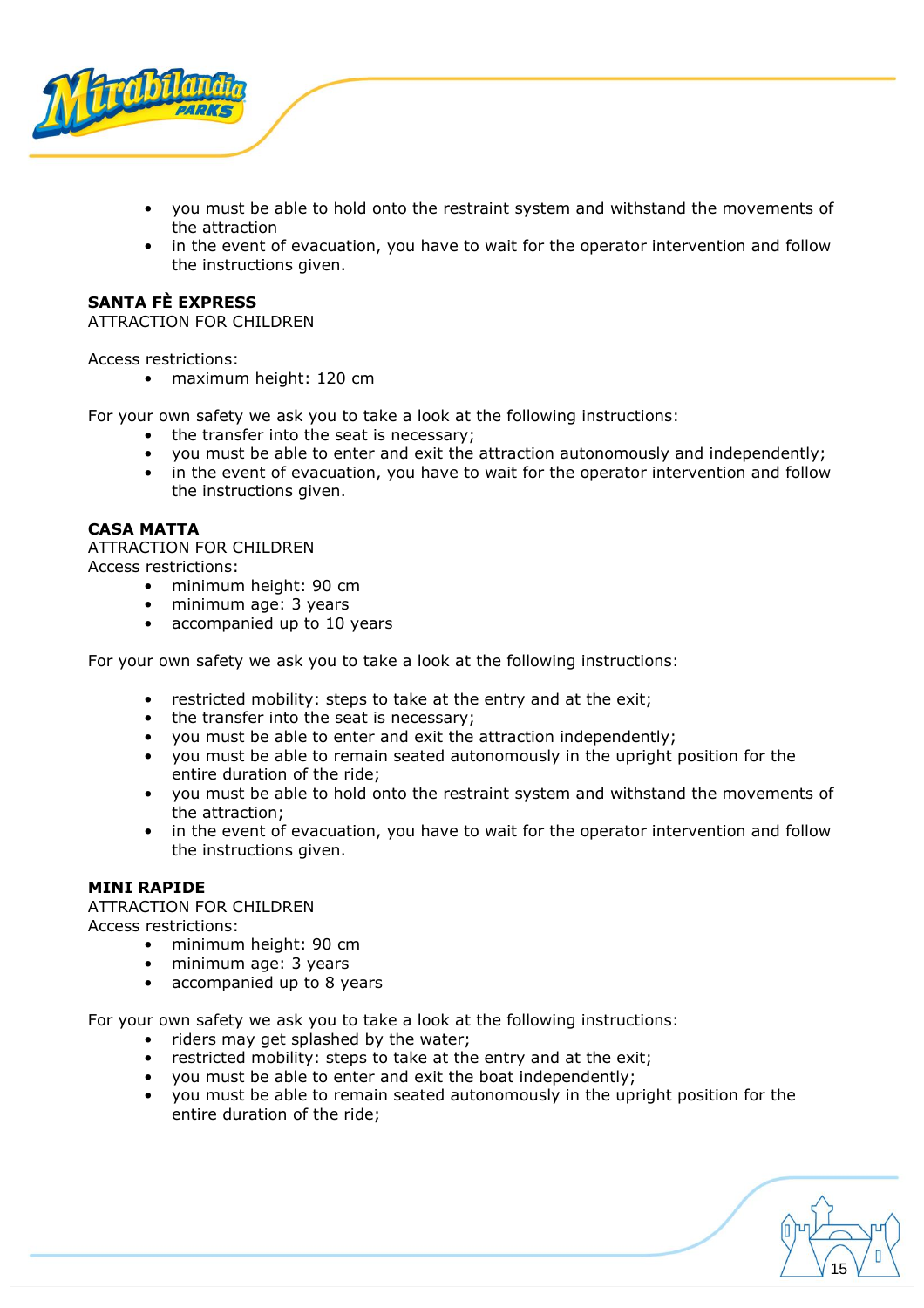

- you must be able to hold onto the restraint system and withstand the movements of the attraction;
- in the event of evacuation, you have to wait for the operator intervention and follow the instructions given

#### <span id="page-15-0"></span>**LEPROTTO EXPRESS**

MODERATE ATTRACTION

Access restrictions:

- minimum height: 90 cm
- minimum age: 3 years
- accompanied up to 8 years

For your own safety we ask you to take a look at the following instructions:

- restricted mobility: steps to take at the entry and at the exit;
- you must be able to enter and exit the attraction autonomously and independently;
- you must be able to remain seated independently in the upright position for the entire duration of the ride;
- you must be able to hold onto the restraint system and withstand the movements of the attractions;
- in the event of evacuation, you have to wait for the operator intervention and follow the instructions given.

#### <span id="page-15-1"></span>**REPTILIUM**

MODERATE ATTRACTION

Access restrictions:

- minimum height: 120 cm
- accompanied up to 10 years

For your own safety we ask you to take a look at the following instructions:

- the transfer into the seat is necessary;
- you must be able to enter and exit the attraction autonomously and independently;
- you must be able to remain seated autonomously in the upright position for the entire duration of the ride;
- you must be able to hold onto the restraint system and withstand the movements of the attractions;
- in the event of evacuation, you have to wait for the operator intervention and follow the instructions given.

#### <span id="page-15-2"></span>**MONOSAURO**

ATTRACTION FOR CHILDREN Access restrictions:

- minimum height: 90 cm
- minimum age: 3 years
- accompanied up to 10 years

- restricted mobility: steps to take at the entry and at the exit;
- you must be able to enter and exit the vehicle independently;

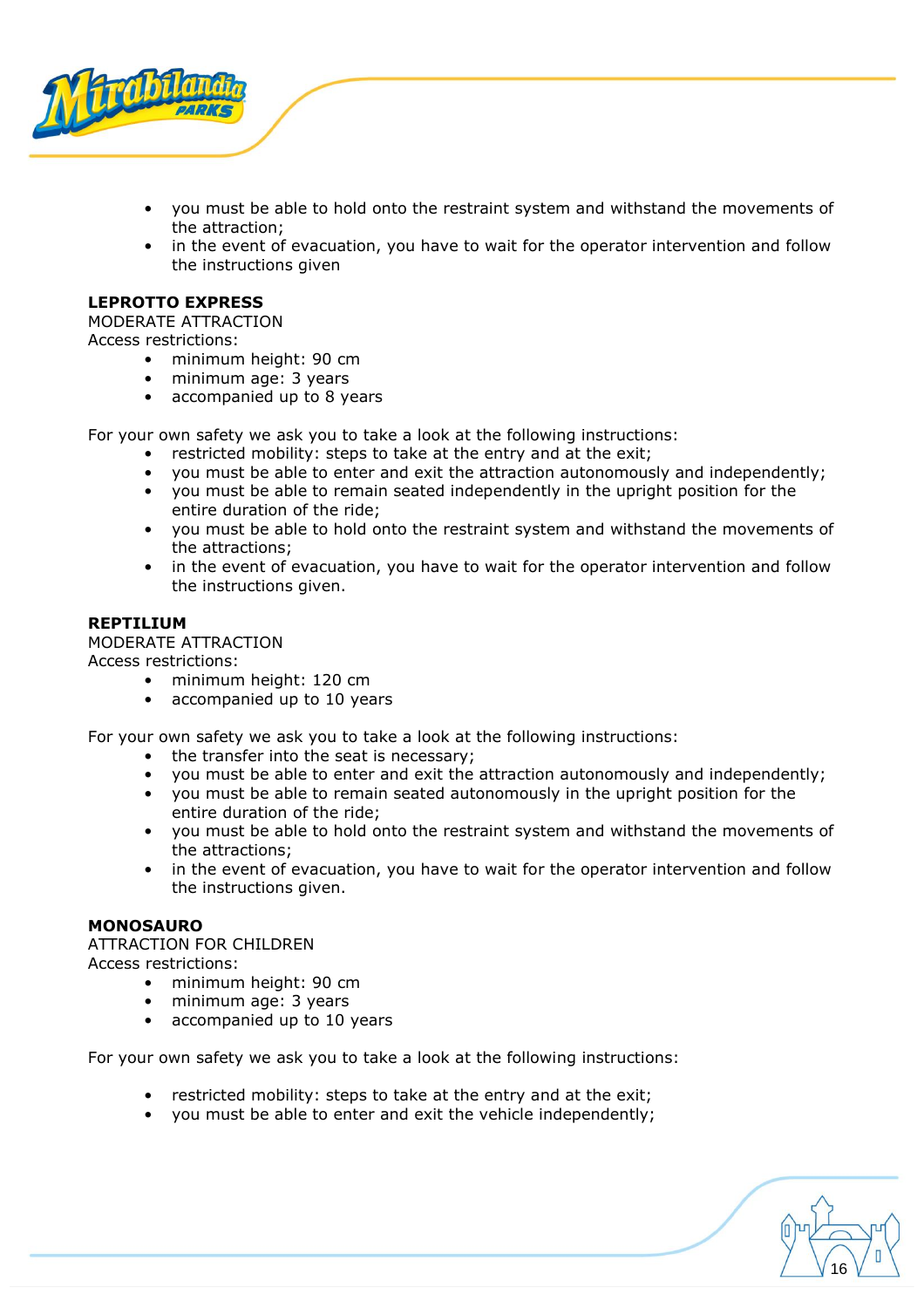

- you must be able to remain seated in the upright position autonomously for the entire duration of the ride;
- in the event of evacuation, you have to wait for the operator intervention and follow the instructions given.

#### <span id="page-16-0"></span>**BICISAURO**

ATTRACTION FOR CHILDREN Access restrictions:

- minimum height: 90 cm
- minimum age: 3 years
- accompanied up to 8 years and up to 120 cm
- max weight per gondola: 125 kg (max 2 people allowed)

For your own safety we ask you to take a look at the following instructions:

- the transfer into the seat is necessary;
- you must be able to enter and exit the attraction autonomously and independently;
- you must be able to remain seated autonomously in the upright position for the entire duration of the ride;
- you must be able to hold onto the restraint system and withstand the movements of the attraction;
- in the event of evacuation, you have to wait for the operator intervention and follow the instructions given.

#### <span id="page-16-1"></span>**REXPLORER**

MODERATE ATTRACTION

Access restrictions:

- minimum height: 90 cm
- age requirements: min 3 years
- accompanied up to 10 years

For your own safety we ask you to take a look at the following instructions:

- you must be able to enter and exit the attraction independently;
- you must be able to remain seated autonomously in the upright position for the entire duration of the ride;
- you must be able to hold onto the restraint system and withstand the movements of the attraction;
- in the event of evacuation, you have to wait for the operator intervention and follow the instructions given.

## <span id="page-16-2"></span>**BRONTOCARS**

ATTRACTION FOR CHILDREN Access restrictions:

- height requirements: from 121 to 160 cm
- age requirements: from 7 to 13 years

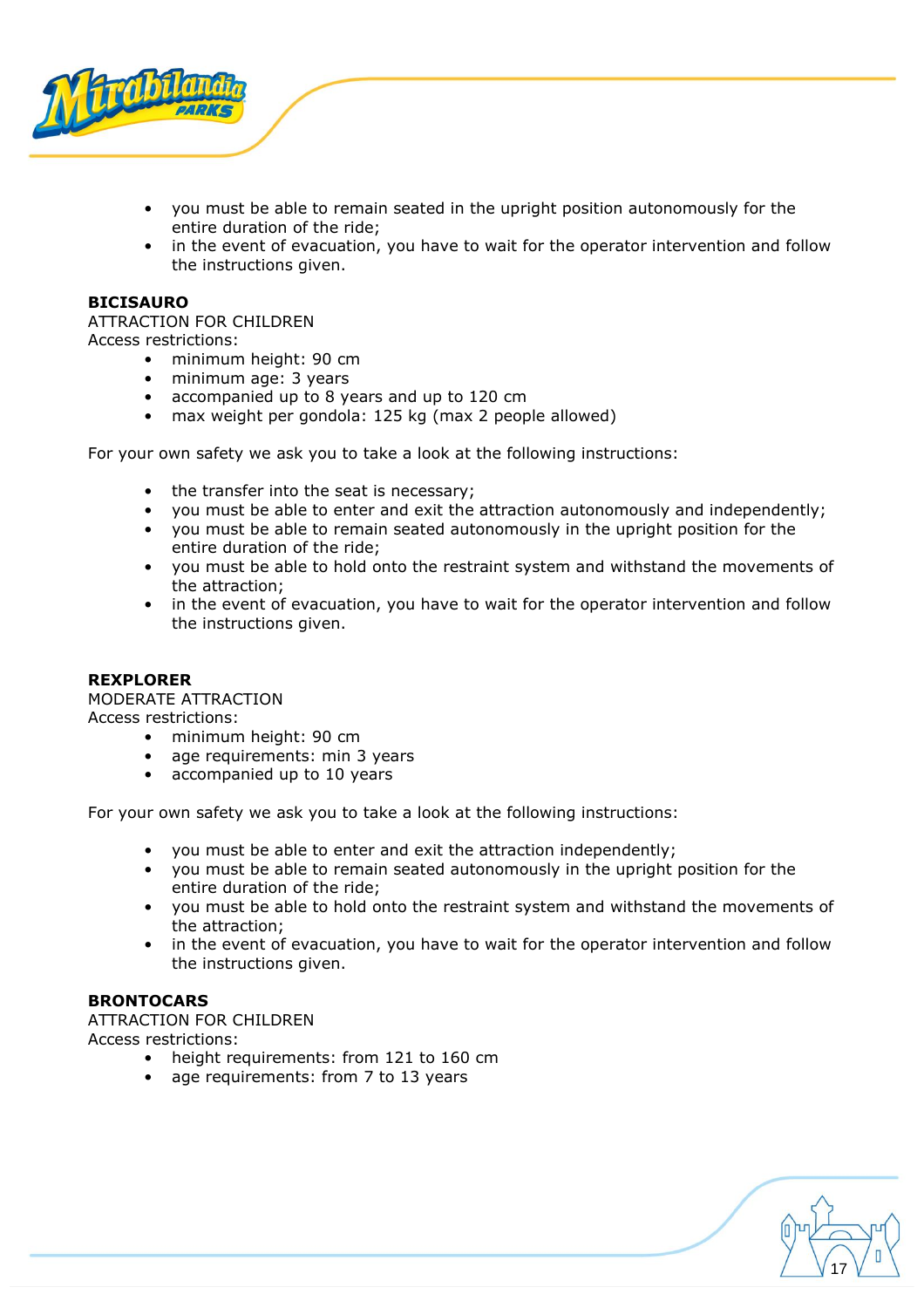

## <span id="page-17-0"></span>**BRONTOCARS BABY**

ATTRACTION FOR CHILDREN

Access restrictions:

- height requirements: from 105 to 120 cm
- age requirements: from 4 to 6 years

For your own safety we ask you to take a look at the following instructions:

- you must be able to enter and exit the attraction autonomously and independently;
- you must be able to remain seated autonomously in the upright position for the entire duration of the ride;
- in the event of evacuation, you have to wait for the operator intervention and follow the instructions given

## <span id="page-17-1"></span>**RAPTOTANA**

ATTRACTION FOR CHILDREN Access restrictions:

- minimum height: 90 cm
- minimum age: 3 years
- accompanied up to 10 years

For your own safety we ask you to take a look at the following instructions:

- the transfer into the seat is necessary;
- you must be able to enter and exit the attraction independently;
- you must be able to remain seated autonomously in the upright position for the entire duration of the ride;
- you must be able to hold onto the restraint system and withstand the movements of the attraction;
- in the event of evacuation, you have to wait for the operator intervention and follow the instructions given.

#### <span id="page-17-2"></span>**RARATONGA**

MODERATE ATTRACTION

Access restrictions:

- minimum height: 90 cm
- minimum age: 3 years
- accompanied up to 10 years

- wet attraction;
- you must be able to enter and exit the boat independently;
- you must be able to remain seated autonomously in the upright position for the entire duration of the ride;
- you must be able to hold onto the restraint system and withstand the movements of the attractions;

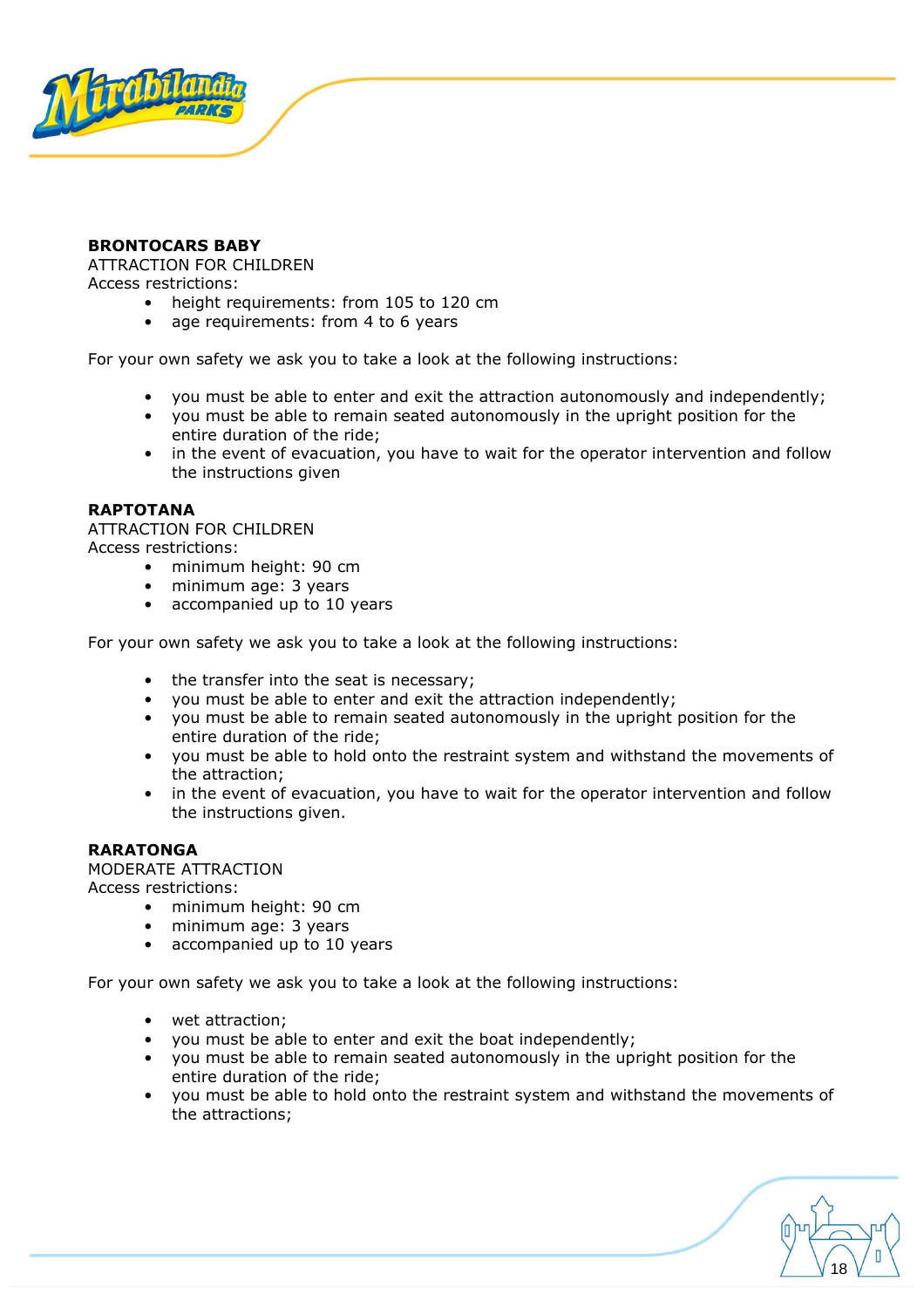

• in the event of evacuation, you have to wait for the operator intervention and follow the instructions given.

#### <span id="page-18-0"></span>**MASTER THAI**

MODERATE ATTRACTION Access restrictions:

- minimum height: 120 cm
	- minimum age: 6 years
	- accompanied up to 8 years

For your own safety we ask you to take a look at the following instructions:

- restricted mobility: steps to take at the entry and at the exit;
- you must be able to enter and exit the train independently;
- you must be able to remain seated autonomously in the upright position for the entire duration of the ride;
- you must be able to hold onto the restraint system and withstand the sudden movements of the attraction;
- the access is not allowed to people whose body size does not allow the correct locking of the restraint system;
- attraction with a fast descent and a strong acceleration;
- in the event of evacuation, you are required to wait for the operator intervention, follow the instructions given and be physically able to go down the steps from high points of the ride independently.

#### <span id="page-18-1"></span>**KATUN**

INTENSE ATTRACTION

Access restrictions:

- minimum height: 140 cm
- minimum age: 12 years

- restricted mobility: steps to take at the entry and at the exit;
- you must be able to enter and exit the attraction autonomously and independently;
- you must be able to remain seated in the upright position autonomously for the entire duration of the ride;
- you must be able to hold onto the restraint system and withstand the sudden movements of the attractions;
- the access is prohibited to people with artificial limbs or braces, to people with neck or back problems or suffering from heart disease or from dizziness;
- the access is prohibited to people whose body size does not allow the correct locking of the restraint system;
- attraction with a fast descent and a strong acceleration;
- in the event of evacuation, you are required to be physically able to go down the steps from high points of the ride independently.

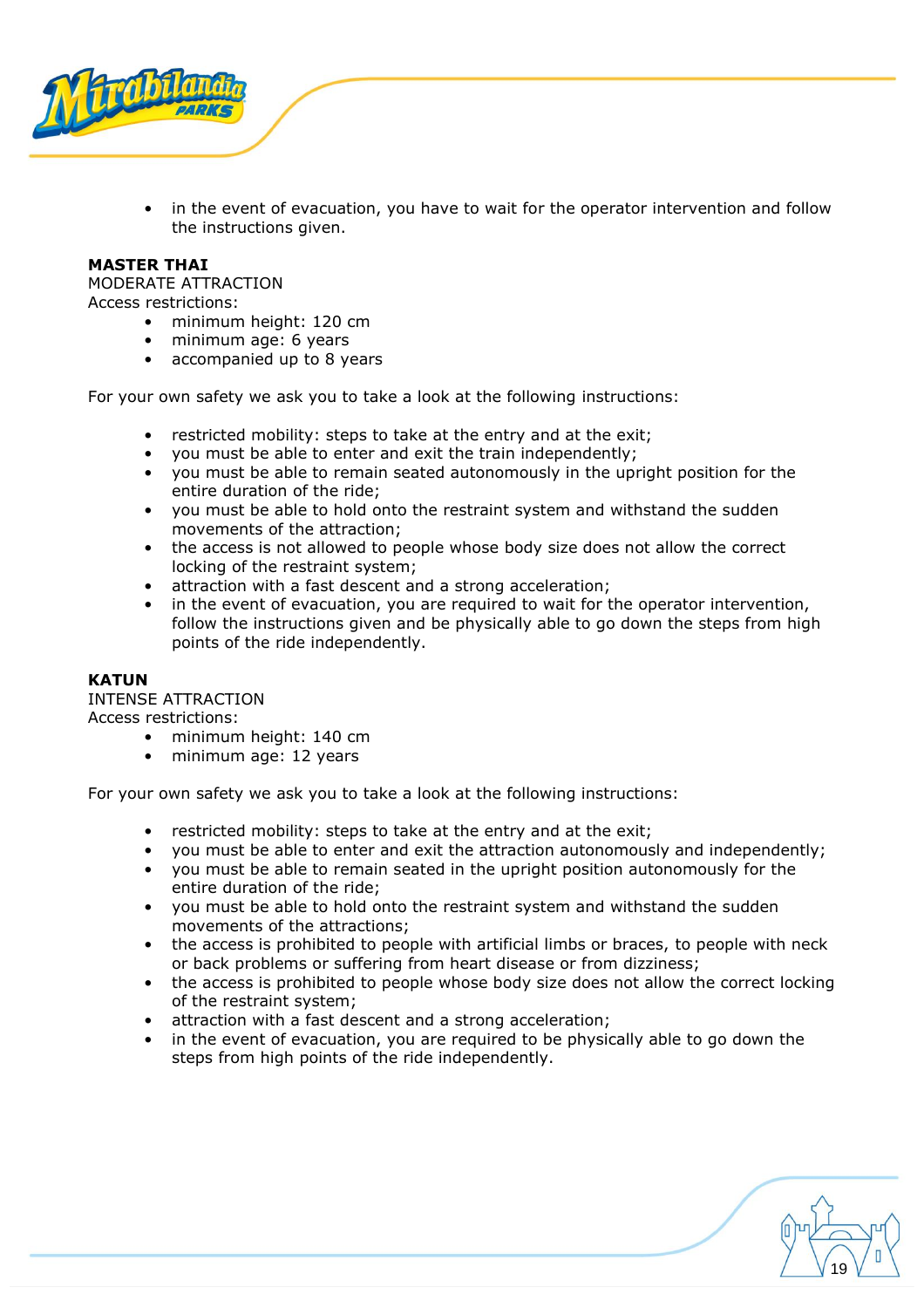

## <span id="page-19-0"></span>**RIO BRAVO**

MODERATE ATTRACTION Access restrictions:

- minimum height: 110 cm
- accompanied up to 10 years and 140 cm

For your own safety we ask you to take a look at the following instructions:

- wet attraction;
- restricted mobility: steps to take at the entry and at the exit;
- you must be able to enter and exit the attraction autonomously and independently;
- you must be able to remain seated autonomously in the upright position for the entire duration of the ride;
- you must be able to hold onto the restraint system and withstand the sudden movements of the attraction;
- in the event of evacuation, you have to wait for the operator intervention and follow the instructions given.

## <span id="page-19-1"></span>**BUFFALO BILL RODEO**

MODERATE ATTRACTION Access restrictions:

- minimum height: 120 cm
- maximum height: 190 cm
- minimum age: 6 years

For your own safety we ask you to take a look at the following instructions:

- restricted mobility: steps to take at the entry and at the exit;
- you must be able to remain seated autonomously in the upright position for the entire duration of the ride;
- you must be able to hold onto the restraint system and withstand the rotating movements of the attraction.

## <span id="page-19-2"></span>**OIL TOWERS**

INTENSE ATTRACTION

Access restrictions:

- minimum height: 135 cm
- minimum age: 12 years

- restricted mobility: the transfer into the seat is necessary;
- you must be able to sit down and stand up autonomously and independently;
- you must be able to remain seated independently in the upright position for the entire duration of the ride;
- you must be able to hold onto the restraint system and withstand the strong deceleration of the attraction;
- attraction with a strong deceleration;

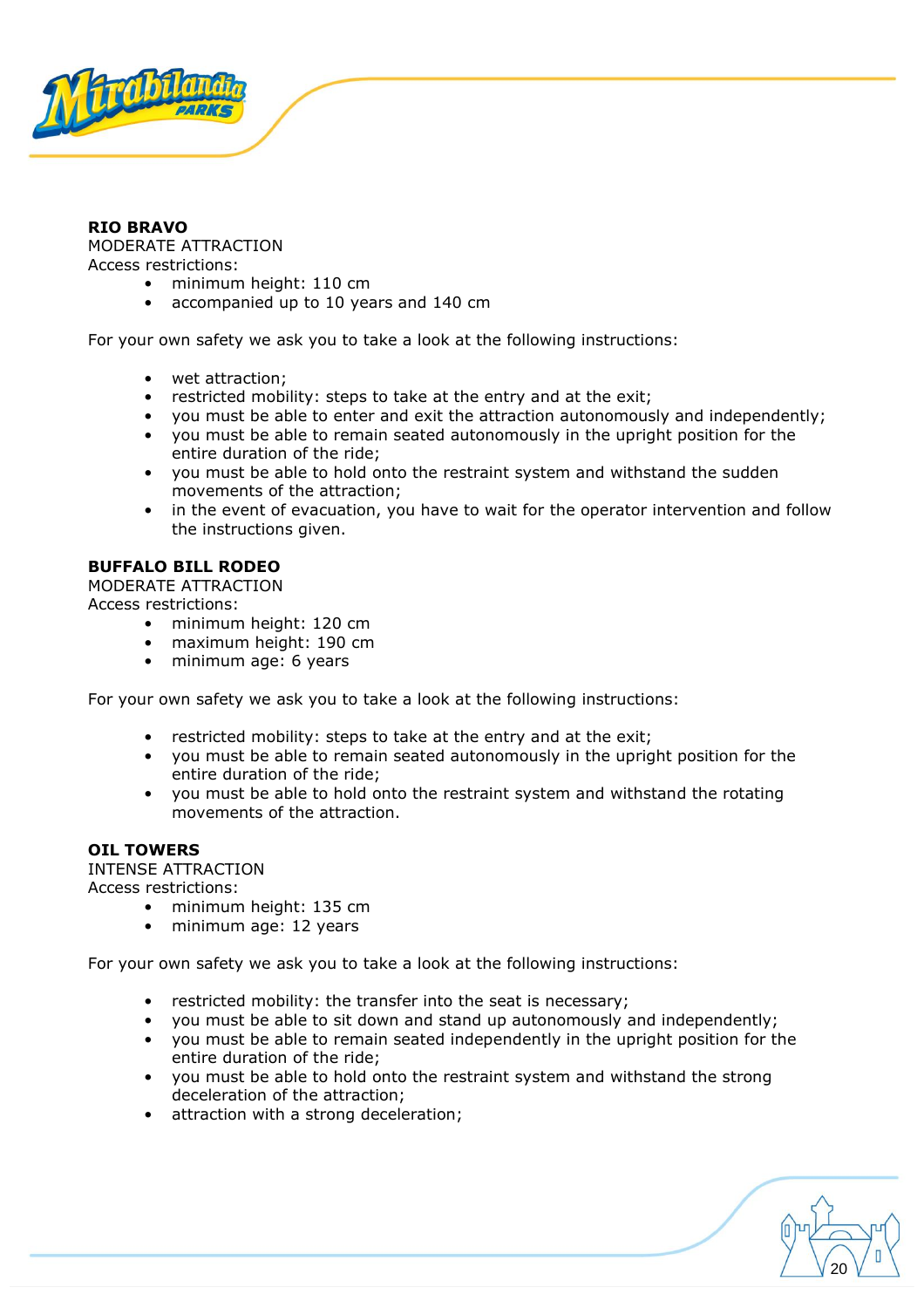

in the event of evacuation, you have to wait for the operator intervention and follow the instructions given.

## <span id="page-20-0"></span>**TORRI GERONIMO**

ATTRACTION FOR CHILDREN Access restrictions:

- minimum height: 95 cm
	- maximum weight: 90 kg per person
	- minimum age: 3 years
	- accompanied up to 7 years and 120 cm

For your own safety we ask you to take a look at the following instructions:

- restricted mobility: the transfer into the seat is necessary;
- you must be able to remain seated autonomously in the upright position for the entire duration of the ride;
- you must be able to hold onto the restraint system and withstand the jolting movements of the attraction;
- in the event of evacuation, you have to wait for the operator intervention and follow the instructions given.

#### <span id="page-20-1"></span>**AQUILA TONANTE**

MODERATE ATTRACTION

Access restrictions:

- minimum height: 110 cm
- maximum weight: 125 kg per gondola (max 2 people allowed)
- minimum age:5 years
- accompanied up to 8 years and 130 cm

For your own safety we ask you to take a look at the following instructions:

- restricted mobility: the transfer into the gondola is necessary;
- you must be able to hold onto the restraint system and withstand the rotating movements of the attraction;
- in the event of evacuation, you have to wait for the operator intervention and follow the instructions given.

#### <span id="page-20-2"></span>**GOLD DIGGER**

MODERATE ATTRACTION

Access restrictions:

- minimum height: 90 cm
- minimum age: 3 years
- accompanied up to 10 years

- restricted mobility: steps to take at the entry and at the exit;
- you must be able to board and disembark the wagon independently;

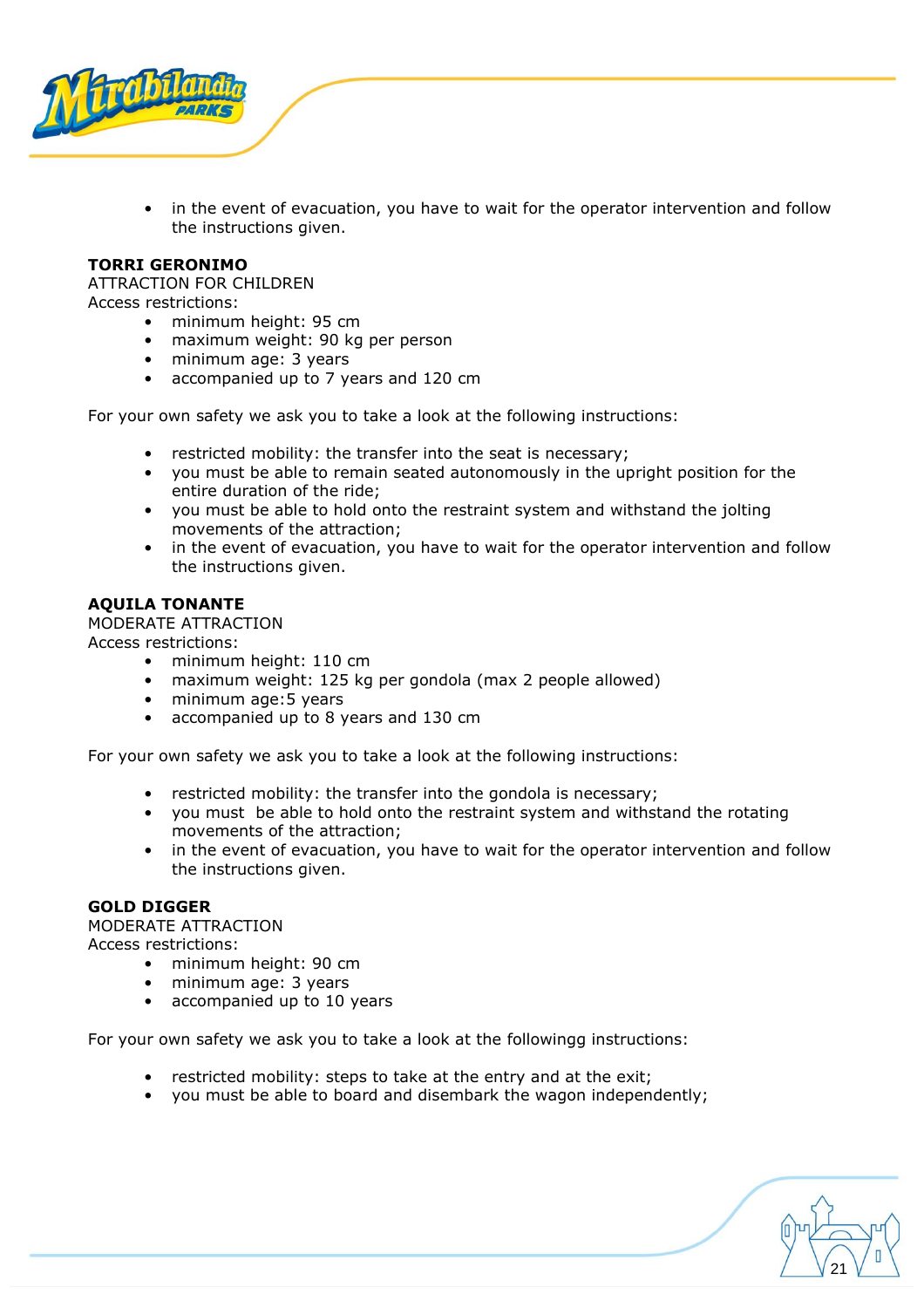

- you must be able to remain seated autonomously in the upright position for the entire duration of the ride;
- you must be able to hold onto the restraint system and withstand the movements of the attraction;
- in the event of evacuation, you are required to wait for the operator intervention, follow the instructions given and be physically able to go down the steps from high points of the ride independently.

## <span id="page-21-0"></span>**EL DORADO FALLS**

MODERATE ATTRACTION

Access restrictions:

- minimum height: 90 cm<br>• minimum age: 3 years
- minimum age: 3 years
- accompanied up to 10 years

For your own safety we ask you to take a look at the following instructions:

- wet attraction;
- restricted mobility: steps to take at the exit;
- you must be able to enter and exit the boat autonomously and independently;
- you must be able to remain seated autonomously in the upright position for the entire duration of the ride;
- you must be able to hold onto the restraint system and withstand the sudden movements of the attraction;
- attraction with a steep descent and a strong deceleration;
- in the event of evacuation, you are required to wait for the operator intervention, follow the instructions given and be physically able to go down the steps from high points of the ride independently.

#### <span id="page-21-1"></span>**EUROWHEEL**

ATTRACTION FOR CHILDREN Access restrictions:

• accompanied up to 12 years

For your own safety we ask you to take a look at the following instructions:

- restricted mobility: steps to take at the exit;
- the transfer into the seat is necessary;
- accessible with wheelchair;
- in the event of evacuation, you have to wait for the operator intervention and follow the instructions given.

## <span id="page-21-2"></span>**AQUAQUA**

ATTRACTION FOR CHILDREN

Access restrictions:

- maximum age: 12 years
- accompanied up to 3 years

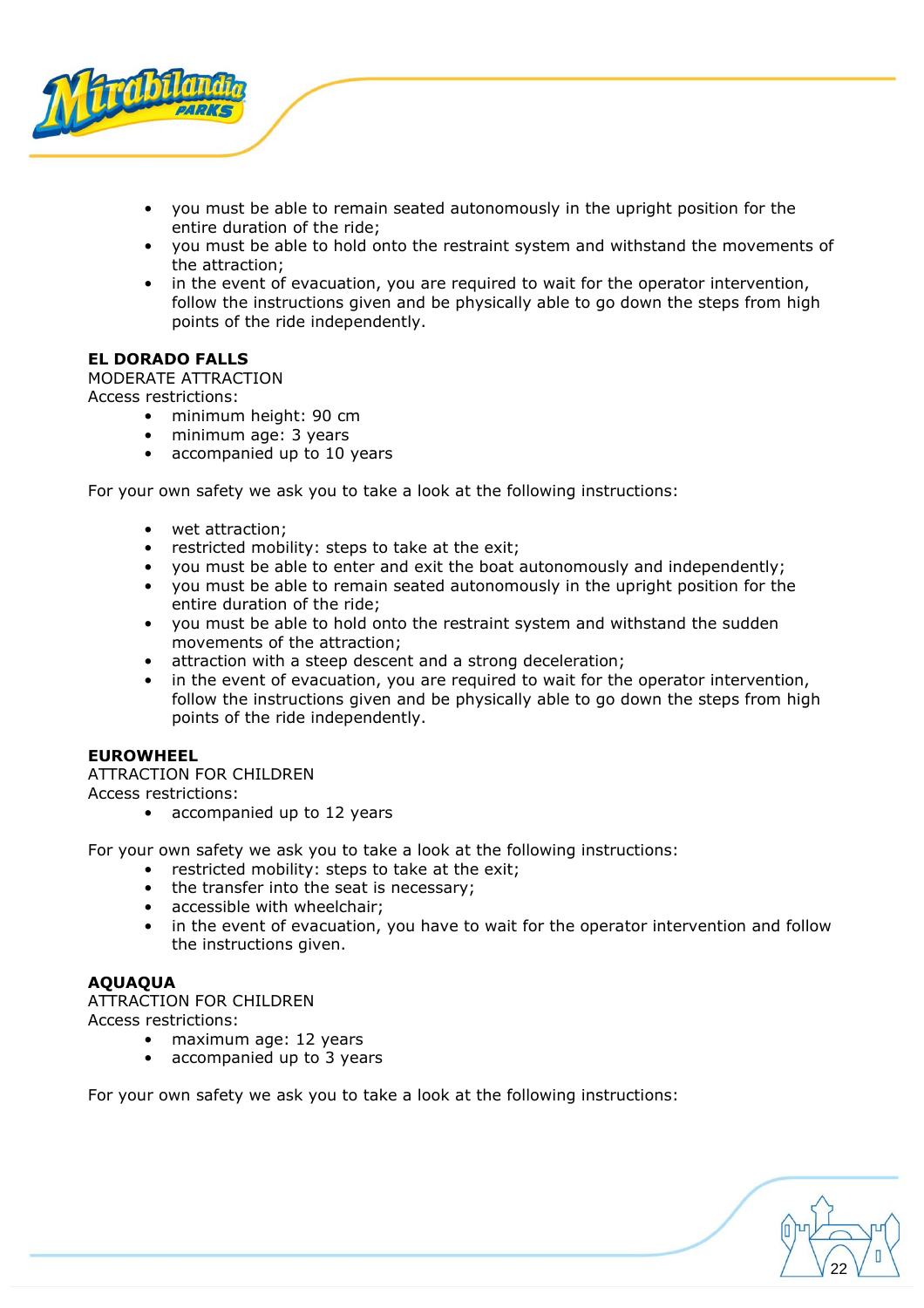

wet attraction.

<span id="page-22-0"></span>**RESET**  MODERATE ATTRACTION

Access restrictions:

- minimum height: 90 cm
- minimum age: 3 years
- accompanied up to 10 years

For your own safety we ask you to take a look at the following instructions:

- the transfer into the seat is necessary;
- you must be able to enter and exit the vehicle autonomously and independently;
- you must be able to remain seated independently in the upright position for the entire duration of the ride;
- visual handicap: the attraction features dark areas;
- in the event of evacuation, you have to wait for the operator intervention and follow the instructions given.

## <span id="page-22-1"></span>**PLAYGROUNDS**

(Fantasyland, Campo Sioux, Fort Alamo)

Playground attractions are play areas for children of different ages. Each guest is responsible for reading and taking note of the warnings displayed at the entrance of each attraction.

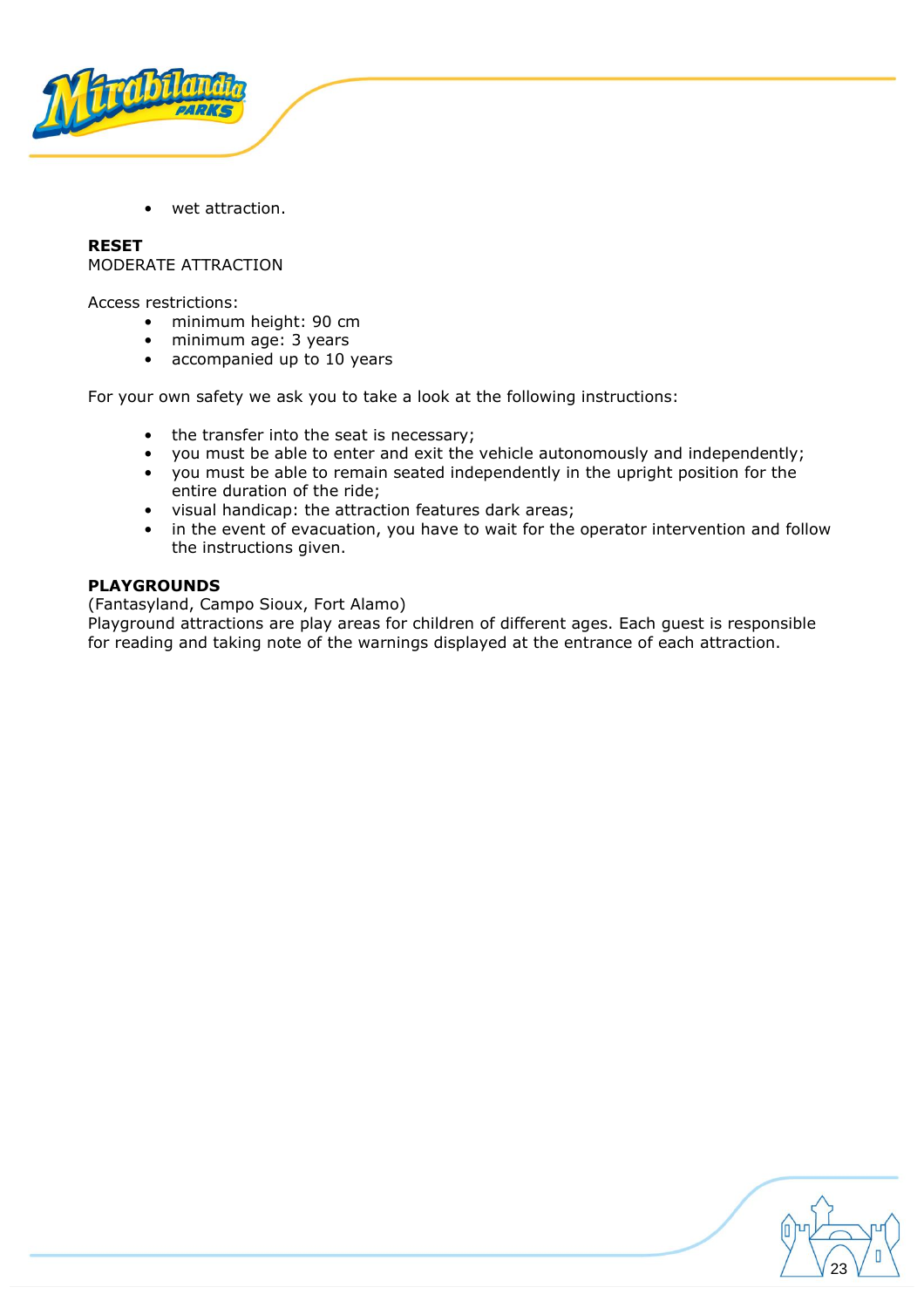

## <span id="page-23-0"></span>**Information Form and Release for Guests with Special Needs**

| The undersigned                                     |  |
|-----------------------------------------------------|--|
|                                                     |  |
|                                                     |  |
| as the carer for the quest with special needs named |  |
|                                                     |  |
|                                                     |  |

states that he/she received from Parco della Standiana S.r.l. (Mirabilandia park), including by consulting the website www.mirabilandia.it, the additional informational schedule providing all information regarding physical demands, restraint systems, accessibility and evacuation procedures for the attractions at the Mirabilandia park. Having received that additional information, which he/she states was thorough, and being aware of the contraindications and prohibitions that could limit access to some of the attractions, he/she will independently evaluate and decide, under his/her own responsibility, which attractions at Mirabilandia park can be used by the person he/she is accompanying. He/she also states that the accompanied person does not suffer from any disease and/or behavioural disorder that would prohibit use of the attractions being considered by the carer or render such use unadvisable. He/she also states that she/she is thoroughly aware of the risks connected with use of the Mirabilandia park attractions and thus releases the manager and owner of Mirabilandia park, the company Parco della Standiana S.r.l. and managerial, technical and operating staff from all third-party and criminal liability and from all personal injuries and/or property damage that may be incurred by the undersigned and/or minors, in the event that the latter are deemed responsible.

Date ............................... Legible signature............................................

Privacy disclosure for differently abled clients who use the service of accessing and enjoying the attractions under Art. 13 of Regulation (EU) no. 679/2016

Parco della Standiana S.r.l., with registered office in Savio 48125 (RA) - I - Strada Statale 16 Adriatica Km 162, as the Controller of the Personal Data processing (hereinafter the "Controller" or "Mirabilandia") hereby informs you pursuant to Art. 13 of Regulation (EU) no. 679/2016 (hereinafter the "GDPR") that in relation to the service of enjoying attractions by guests with disabilities and their carers, your data may be processed using the methods and for the purposes indicated below. In that regard, before disclosing any personal data, the Controller recommends that you carefully read this informational disclosure (hereinafter, "Disclosure"), because it contains important information about protecting Personal Data and the security measures adopted to ensure confidentiality of the Personal Data in full compliance with the GDPR.

1. TYPE OF DATA THAT WILL BE PROCESSED

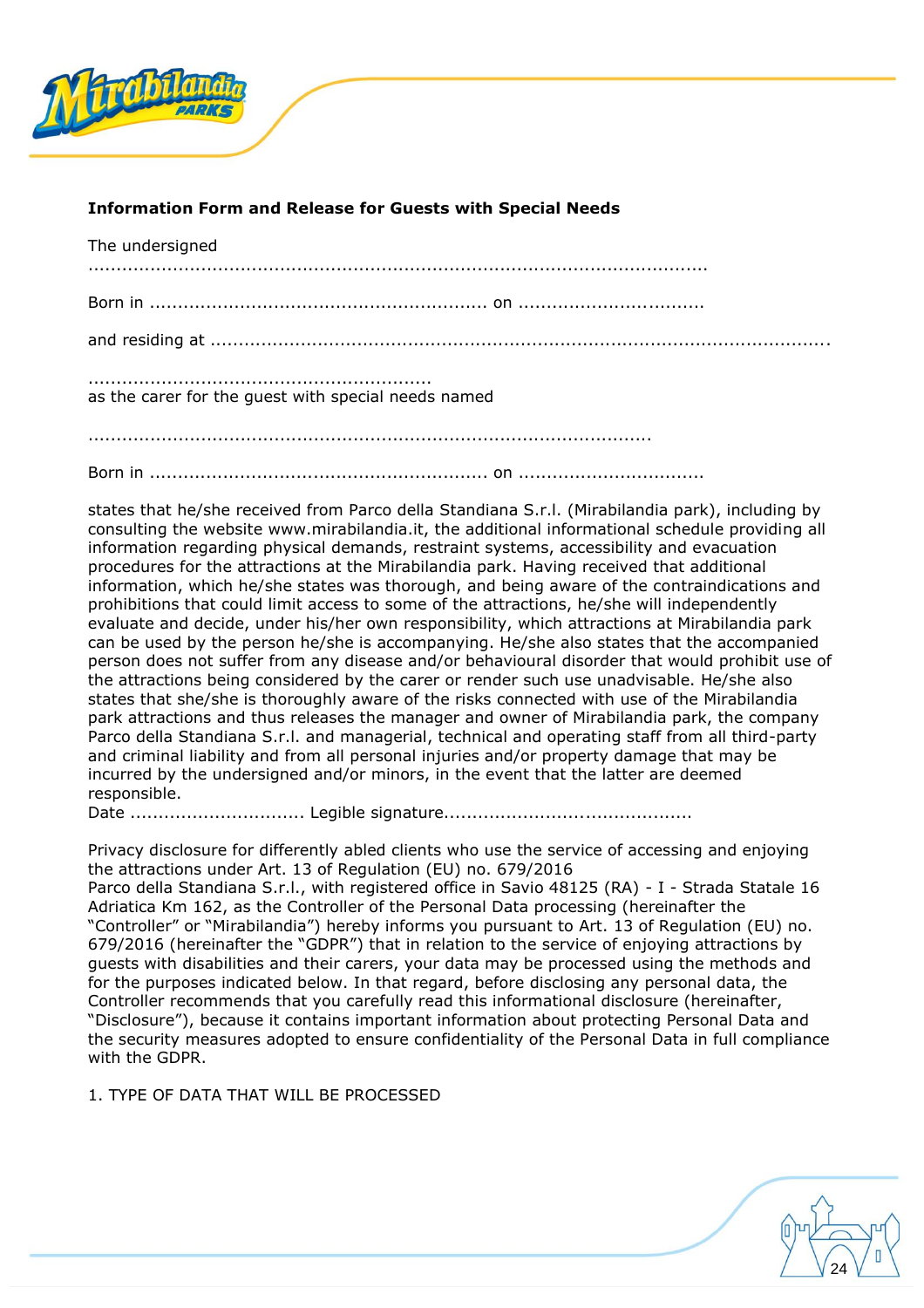

If you need to use the internal infirmary service, the Controller may process the following personal data:

a) Personal data, such as: first name and surname, tax code, residence address and telephone number, place and date of birth and e-mail address (hereinafter also "Personal Data");

b) Particular categories of personal data, such as: personal data that reveals your health status (hereinafter also "Particular Categories of Data");

2. PURPOSES OF THE PROCESSING AND LEGAL BASIS

The Controller may process your Data indicated above for the following purposes:

a) to provide general and emergency information to enjoy the attractions;

b) allow the Controller to perform procedures for insurance purposes;

c) allow the Controller to conduct investigations and for statistical purposes regarding safety on use of the attractions;

d) comply with current law, including administrative and judicial orders; and

e) establish, exercise or defend the Controller's rights in court.

The processing of your Personal Data for the aforementioned purposes has its legal basis in Art. 6 (b), (c)

and (f) and Art. 9, paragraph 2 (f) of the GDPR, pursuant to which:

- the processing is necessary for the performance of a service requested by the data subject; - the processing is necessary for compliance with a legal obligation to which the Controller is subject;

- the processing is necessary for the purposes of the legitimate interests pursued by the controller or by a third party;

- the processing is necessary to establish, exercise or defend a right or whenever courts are acting in their judicial capacity.

Providing the aforementioned Personal Data, including Personal Data falling within Particular Categories of Data, is optional but necessary to adequately provide the infirmary service and to allow the Controller to comply with associated legal obligations. Providing data about minors under the age of 16 must be made by a Parent and/or other duly authorised person who assumes all liability that may arise from providing those data.

3. ADDRESSEES AND TRANSFER OF PERSONAL DATA

Your Personal Data, including Personal Data falling within Particular Categories of Data, may be shared with:

a) Operating and Maintenance Personnel to provide general and emergency information to enjoy the attractions in the park;

b) Doctors and healthcare personnel who provide medical services at the infirmary;

c) Personnel designated by the Controller to perform investigations and for statistical purposes regarding safety;

d) Persons delegated and/or designated by the Controller to perform activities that are strictly connected to pursuing the purposes listed above, who are properly appointed data processors; e) persons authorised by the Controller to process Personal Data who are bound to

confidentiality or who are subject to an adequate legal confidentiality obligation; and f) insurance companies.

Apart from the cases listed above, your data will not be disclosed except to persons, entities or Authorities to whom such disclosure is mandatory under law or regulation.

Your data will not be transferred outside of the European Economic Area.

4. RETENTION OF PERSONAL DATA

Your Personal Data, including Personal Data falling within Particular Categories of Data, will be processed with automated and non-automated tools and will be retained for the period of time necessary to accomplish the purposes being pursued. However, the Controller may retain your